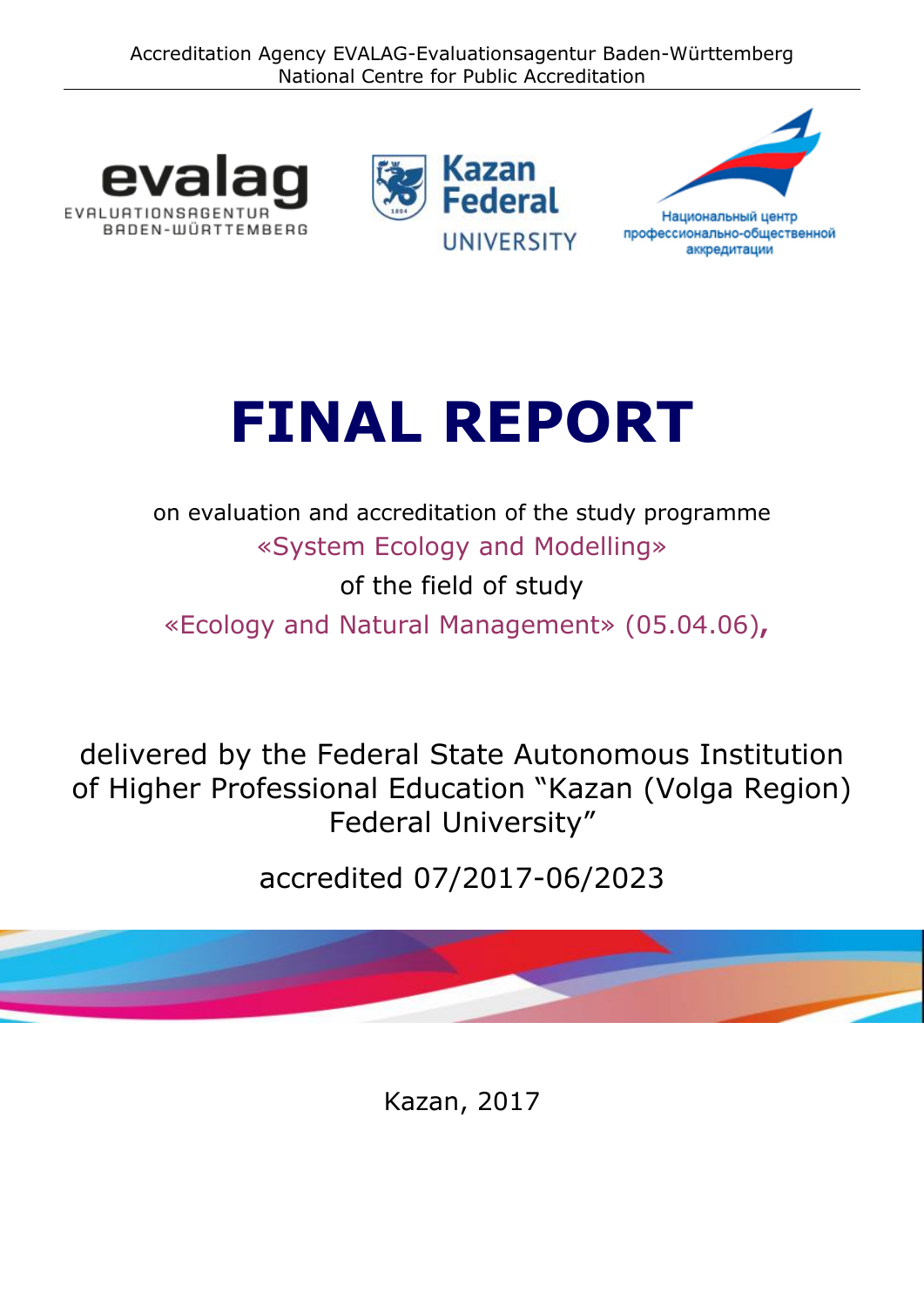## Final Report and Conclusions of the Peer Group

## on evaluation and accreditation of the study programme

## «System Ecology and Modelling» of the field of study «Ecology and Natural Management» (05.04.06),

delivered by the Federal State Autonomous Institution of Higher Professional Education "Kazan (Volga Region) Federal University"

The Chair **Vinokhodov** of the review panel and the review panel and the review panel of the review panel.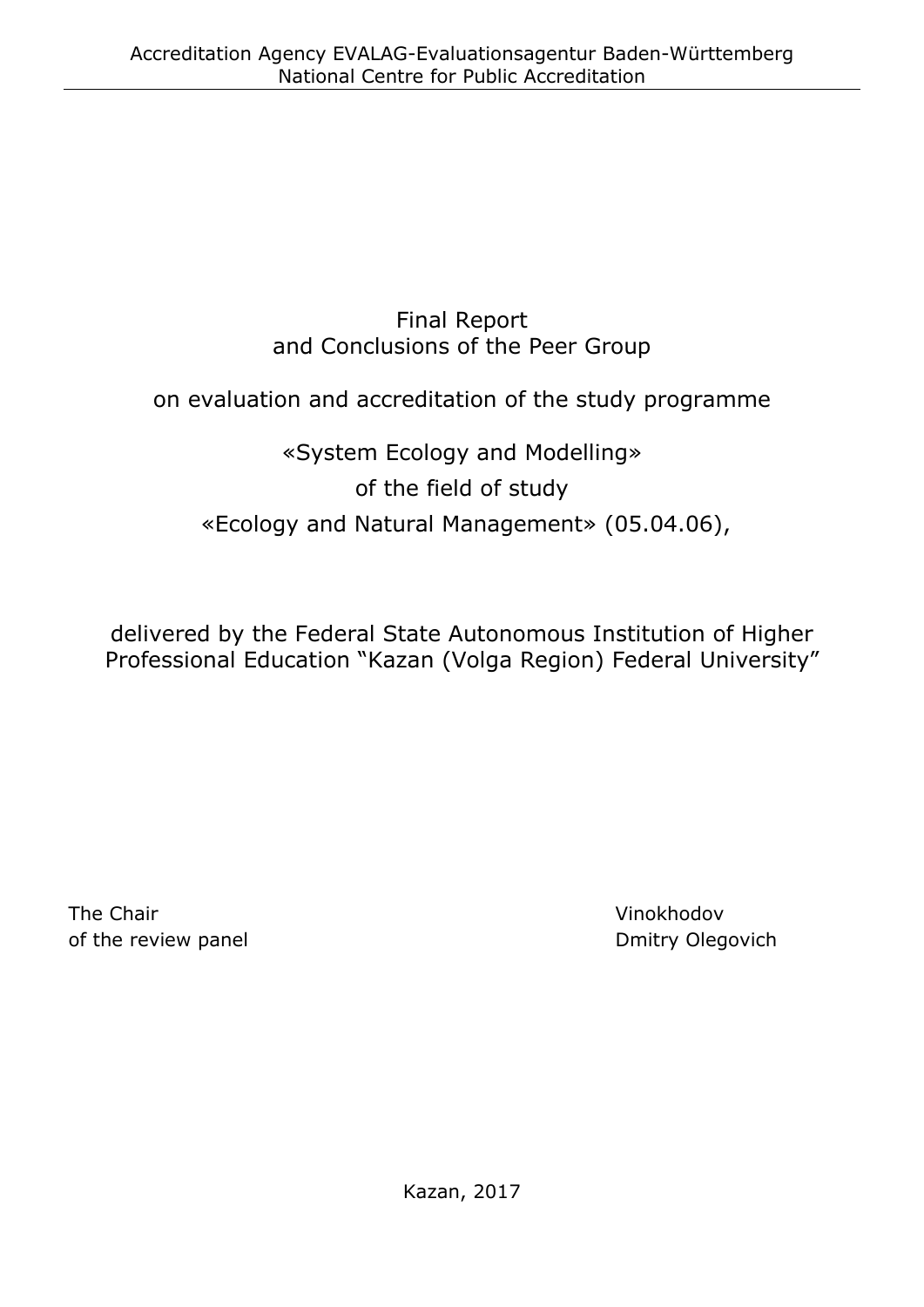## **Contents**

| 3.4 Standard 4. Organization of the study programme 16      |  |
|-------------------------------------------------------------|--|
|                                                             |  |
| 5. RECOMMENDATIONS FOR IMPROVEMENT (SUMMARISED)  23         |  |
|                                                             |  |
| 6. DECISION OF THE EVALAG ACCREDITATION COMMISSION AND NCPA |  |
|                                                             |  |
|                                                             |  |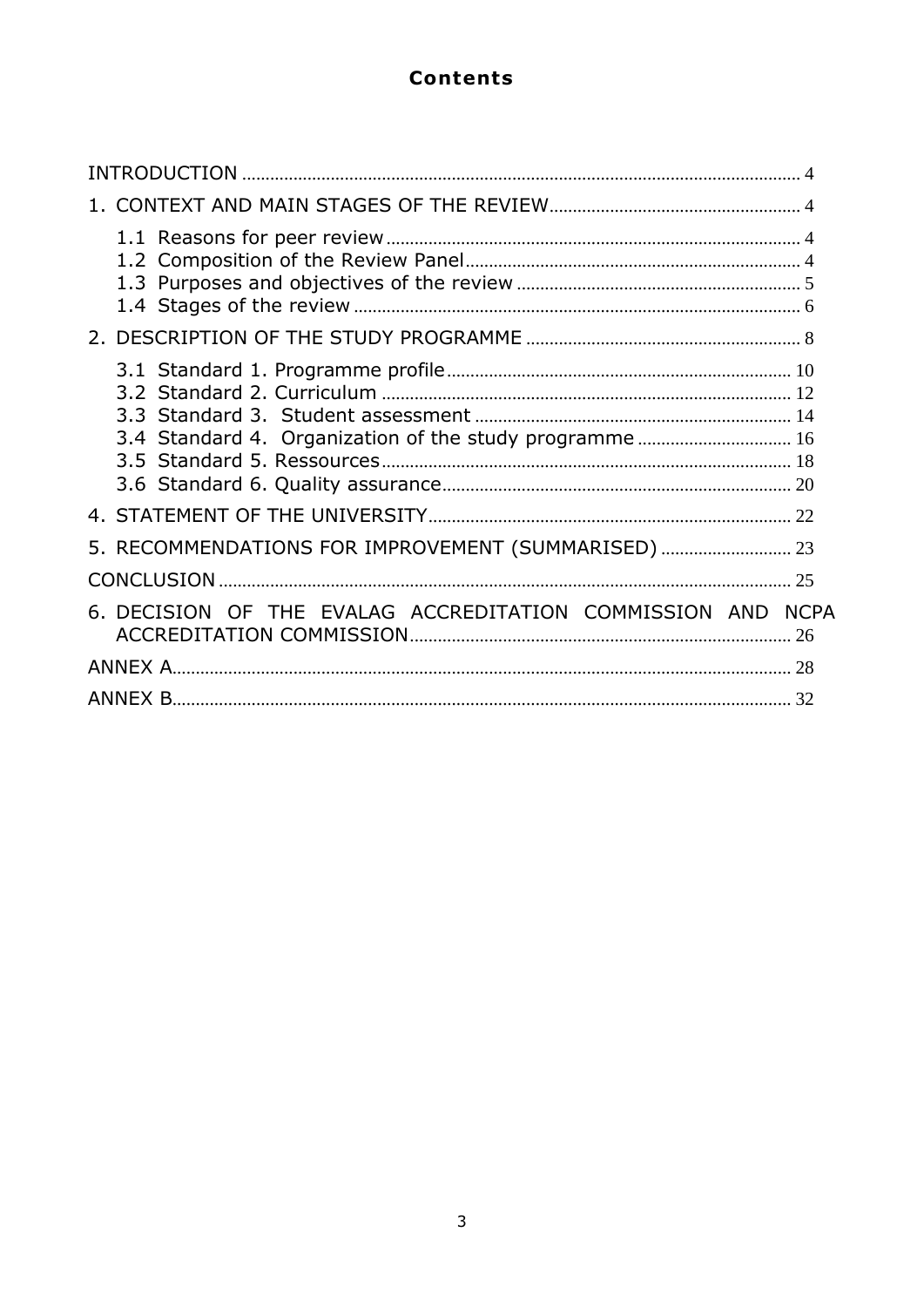#### <span id="page-3-0"></span>**INTRODUCTION**

The peer review of study programme "System Ecology and Modelling" of the training field "Ecology and Natural Management" (05.04.06), which is delivered by the Federal State Autonomous Institution of Higher Professional Education "Kazan (Volga Region) Federal University" (hereinafter - KFU), was conducted on March 14-15th, 2017 and included the analysis of the selfevaluation report, site visit and preparation of the present report.

The main goal of the peer review is to determine the correspondence of the reviewed study programme "System Ecology and Modelling" of the training field "Ecology and Natural Management" (05.04.06), which is delivered by KFU, to standards and criteria of public accreditation, which are developed by the National Centre for Public Accreditation (hereinafter - NCPA) in cooperation with evalag Accreditation Agency and determined in compliance with the European Standards and Guidelines for Quality Assurance ESG-ENQA (hereinafter – standards of joint international accreditation).

The final report is the reason for the decision of the National Accreditation Board and evalag Accreditation Board on international public accreditation of the study programme.

#### <span id="page-3-1"></span>**1. CONTEXT AND MAIN STAGES OF THE REVIEW**

#### <span id="page-3-2"></span>**1.1 Reasons for peer review**

According to item 1, 3 article 96 of the Federal Law of the Russian Federation of December 29, 20123 N.273-FZ "On Education in the Russian Federation" organizations, which implement educational activities, may apply for public accreditation in various national, foreign and international institutions; employers, employer associations and designated organisations have the right to conduct public accreditation of professional educational programmes, which are delivered by an educational institution.

The Federal State Autonomous Institution of Higher Professional Education "Kazan (Volga Region) Federal University" (KFU) and "National Centre for Public Accreditation" signed Agreement № 0.1.1.59-08/318/16 of July 04, 2016 on providing services of supporting international accreditation of six study programmes of higher education, which include "System Ecology and Modelling" of the training field "Ecology and Natural Management" (05.04.06).

#### <span id="page-3-3"></span>**1.2 Composition of the Review Panel**

The international expert was nominated by evalag Accreditation Agency (Germany).

The representative of the academic community of the Russian Federation was nominated by the Guild of Experts in Professional Education (Russia).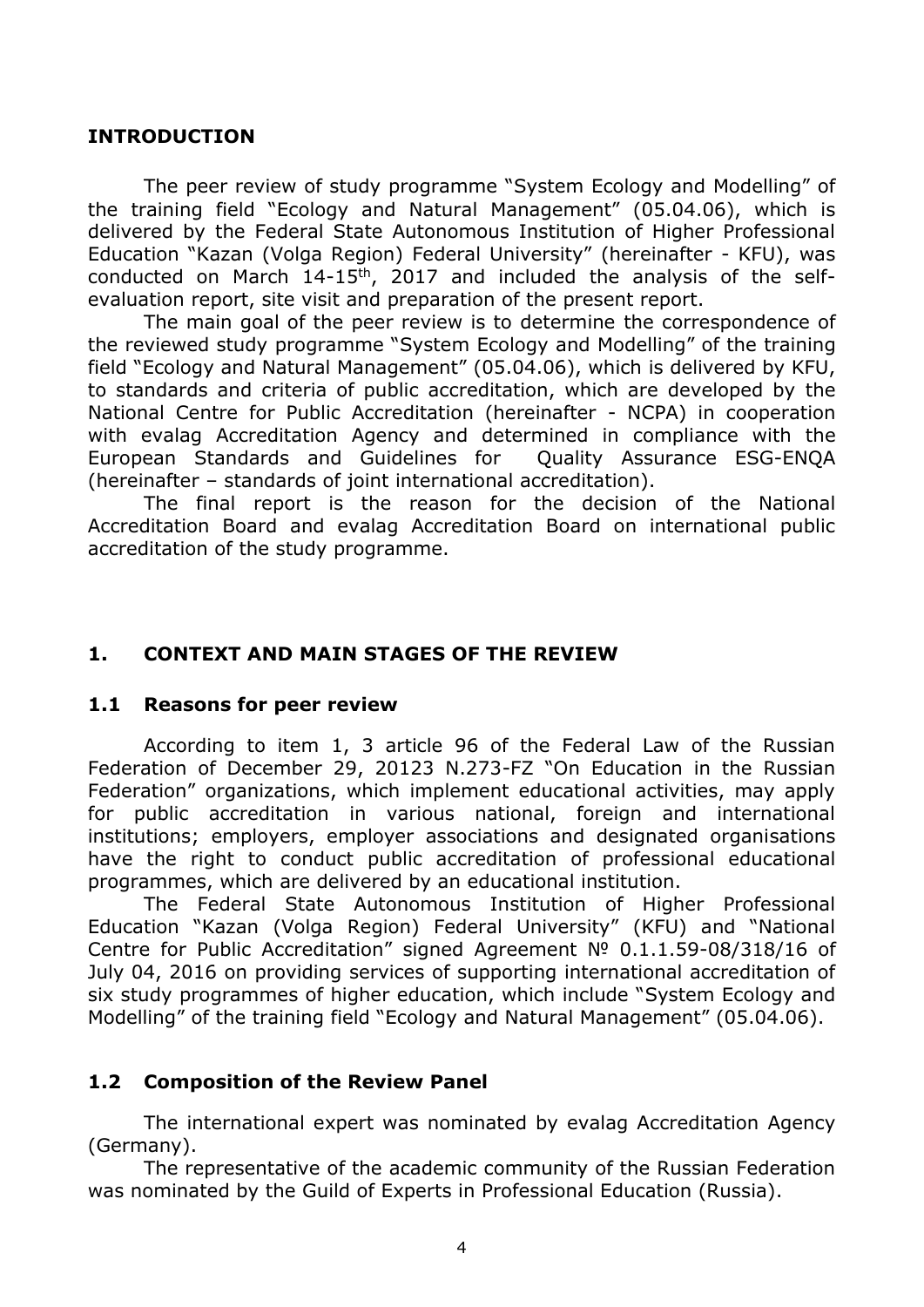The representative of international employers was nominated by evalag Accreditation Agency (Germany).

The representative of students was nominated offered by Kazan National Research Technological University (Russia).

The composition of the International Review Panel was approved by NCPA and evalag.

The review panel included four experts:

- **Vinokhodov Dmitry Olegovich,** Doctor of Biological Sciences, associate professor, chairman of the Department of Molecular Biotechnology, St. Petersburg State Technological Institute (technical University) — Russian expert, Chairman of the review panel;
- **Natascha Oppelt,** Doctor of Sciences, Professor, Dean of the Faculty of Mathematics and Natural Sciences, Christian-Albrechts-Universitaet zu Kiel (Kiel, Germany), member of the board of Deutsches Zentrum für Luft - und Raumfahrt e.V., member of research board of European Association "Precision Agriculture" – international expert, deputy-chair of the review panel;
- **Sabine Huck,** employee of the Federal office for environmental protection (Dessau, Germany), member of Federal Association for Study of Soils – international expert, representative of foreign employers' community, member of the review panel;
- **Sadykov Lenar Rafisovich,** 4<sup>th</sup> year student of the Forestry and Ecology Faculty of Kazan State Agricultural University — Russian expert, representative of students' community, member of the review panel.

The focused expert knowledge of the Panel members, long-term experience of working in the system of higher education and profession, active position of students and employers became the basis for effective consideration of issues and problems within the framework of evaluation.

The participation of German and Russian representatives of higher education system gave an opportunity to analyze the activity of the programmes under evaluation in the context of world trends in quality assurance and within the scope of the national educational system.

#### <span id="page-4-0"></span>**1.3 Purposes and objectives of the review**

The purpose of the international public accreditation is improving quality of education and forming quality culture in educational institutions, discovering best practices in continuous enhancing educational quality and public information on educational institutions in accordance with European educational quality standards.

The main objective of the review is to determine the correspondence of the reviewed study programme "System Ecology and Modelling" of the training field "Ecology and Natural Management" (05.04.06), which is delivered by KFU, to standards and criteria of public accreditation, which are developed by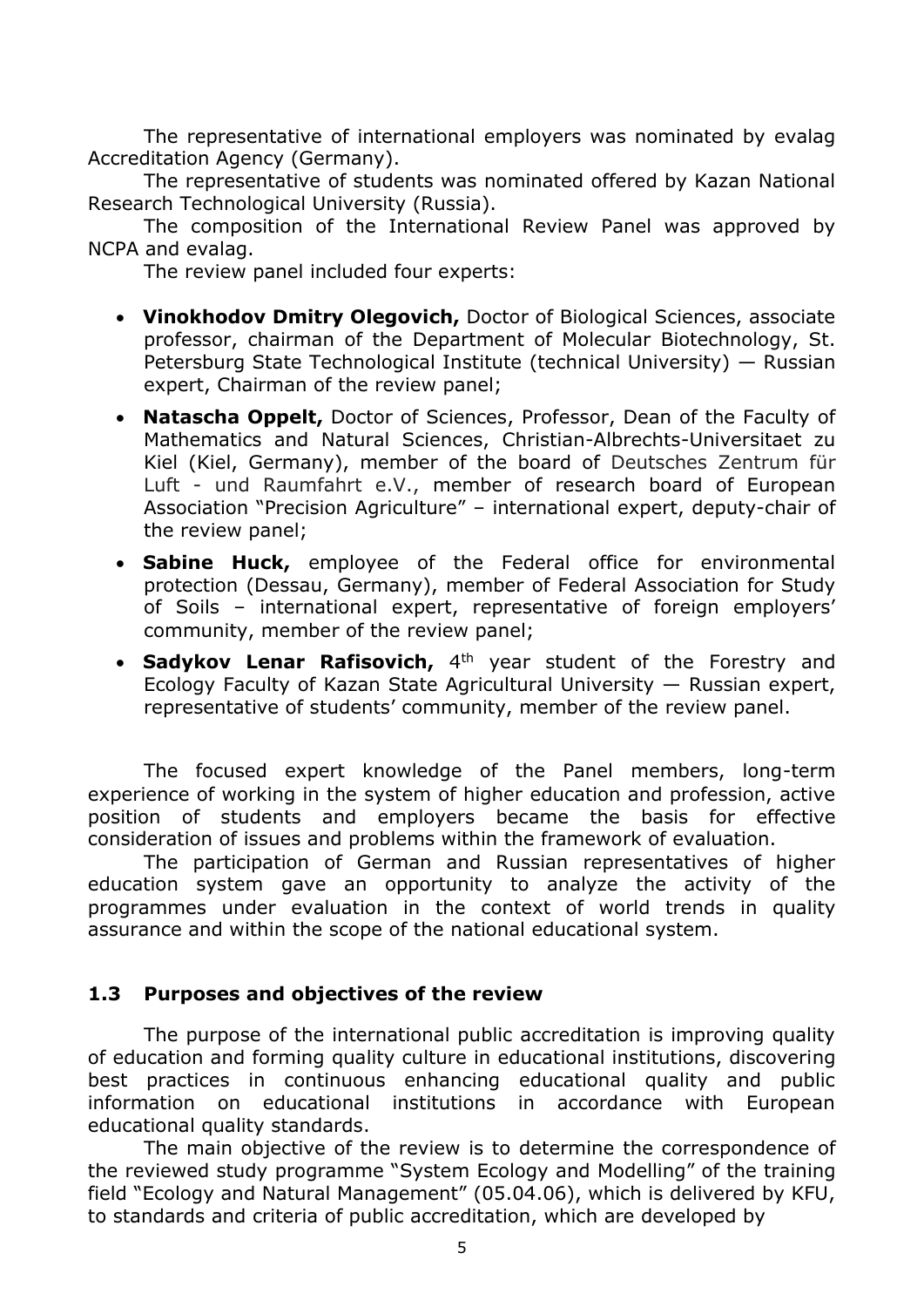National Centre for Public Accreditation (hereinafter - NCPA) in cooperation with evalag Accreditation Agency and determined in compliance with European

Standards and Guidelines for Quality Assurance ESG-ENQA; design of guidelines for the study programme with the purpose of improving the contents and structure of the study process.

#### <span id="page-5-0"></span>**1.4 Stages of the review**

The review included three main stages:

#### *1.4.1 Study of the self-evaluation report*

The Federal State Autonomous Institution of Higher Professional Education "Kazan (Volga Region) Federal University" was responsible for conducting the self-evaluation procedure, developing and timely submitting of the self-evaluation report to NCPA and evalag.

According to the "Guidelines on Self-evaluation of Educational Programmes", which were developed by NCPA and evalag, the self-evaluation report is written on 50 pages and includes: introduction, findings, conclusions and annexes. The self-evaluation procedure was conducted on the basis of SWOT-analysis according to every standard of NCPA and evalag.

According to the review schedule, the self-evaluation report of the educational programme "System Ecology and Modelling" of the training field "Ecology and Natural Management" (05.04.06) was submitted to NCPA and evalag and mailed to the members of the review panel 30 days before the sitevisit.

While studying the self-evaluation report, the panel members formed a preliminary opinion on compliance with the joint standards of international accreditation of NCPA and evalag based on European standards of quality assurance.

The members of the review panel assessed the quality of preparation of the self-evaluation report with regards to its text structuring, compliance of information with the report's sections; quality of perception; sufficiency of analytical data; availability of references to supporting documents; completeness of information.

The review panel members pointed out some weaknesses of the selfevaluation report:

– Information on requirements for the educational programme applicants is incomplete;

– The process of designing individual educational paths is described insufficiently.

According to the preliminary findings of the review panel, the following conclusions were drawn:

– the self-evaluation report substantially corresponds to the Guidelines on international external reviews of NCPA and evalag.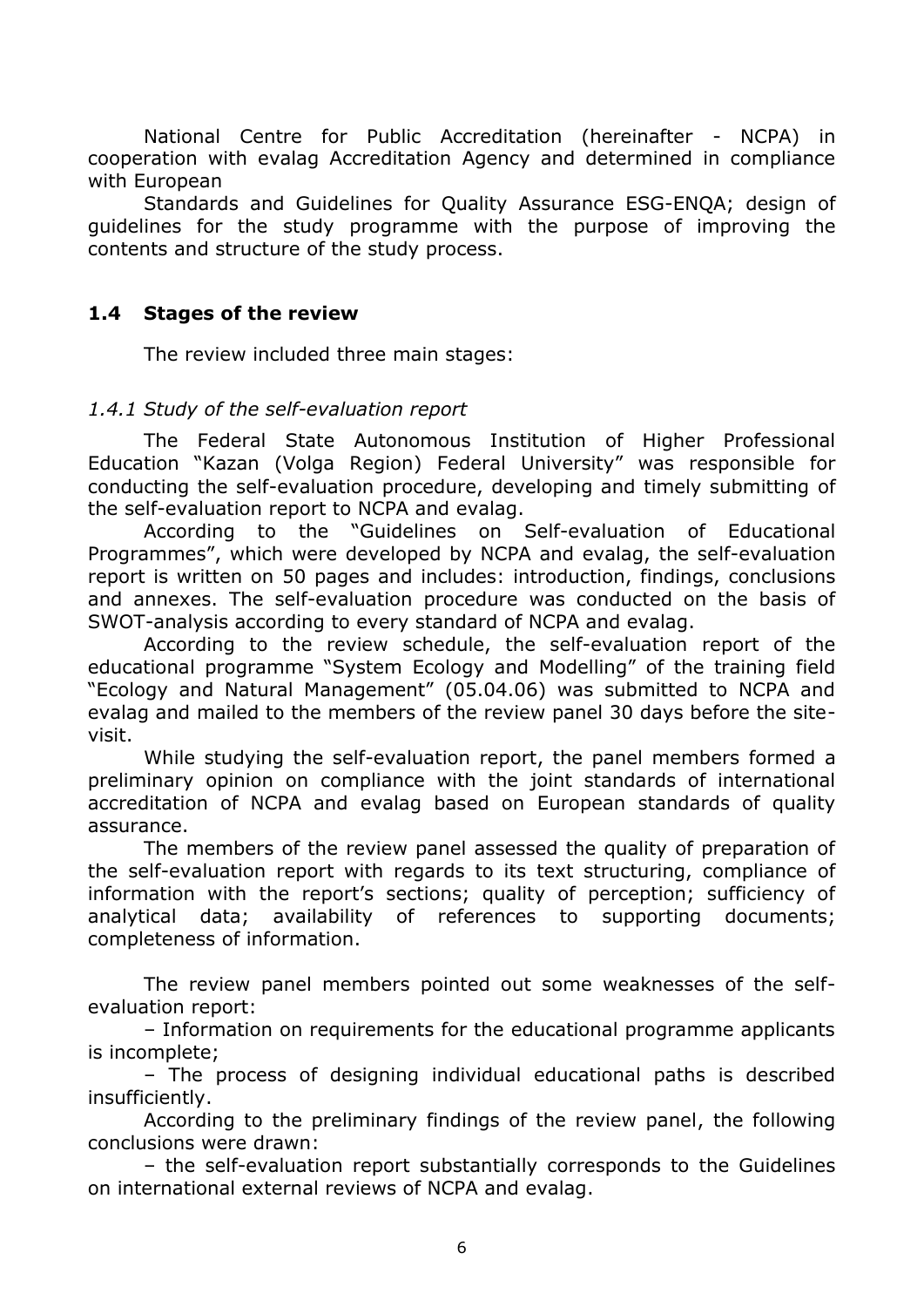– the presented information gives an opportunity for the preliminary evaluation of a number of criteria of compliance of the programme "System Ecology and Modelling" of the training field "Ecology and Natural Management" (05.04.06) with the standards of international accreditation of educational programmes.

– The final evaluation of the compliance criteria of the programme "System Ecology and Modelling" of the training field "Ecology and Natural Management" (05.04.06) with the standards of international accreditation of educational programmes may be performed only on site-visit of the Federal State Autonomous Institution of Higher Professional Education "Kazan (Volga Region) Federal University".

According to NCPA's and evalag's joint standards of international accreditation, the preliminary evaluation of the educational programme "System Ecology and Modelling" of the training field "Ecology and Natural Management" (05.04.06) may be defined as substantial compliance.

Issues, which need detailed analyses:

– Compliance of the content of the educational programme "System Ecology and Modelling" of the training field "Ecology and Natural Management" (05.04.06) with international standards and good practices of teaching analogous educational programmes in European Universities.

– Correspondence of the defined goal of the educational programme "System Ecology and Modelling" of the training field "Ecology and Natural Management" (05.04.06) to the goals and mission of the Federal State Autonomous Institution of Higher Professional Education "Kazan (Volga Region) Federal University" and the development programme of the region.

– Correspondence of the defined goal of the educational programme "System Ecology and Modelling" of the training field "Ecology and Natural Management" (05.04.06) to the basic type of activity, which was chosen at the stage of developing the educational programme.

At the preliminary meeting, the review panel members formulated proposals, which defined the main strategy of the site-visit.

#### *1.4.2 Site-visit*

The review panel visited the Federal State Autonomous Institution of Higher Professional Education "Kazan (Volga Region) Federal University" on March 14-15<sup>th</sup>, 2017 with the purpose of confirming the authenticity of the information, which was presented in the self-evaluation report, collecting extra information on the implementation of the accredited programme and checking its compliance with the standards of international accreditation of NCPA and evalag.

The timeline and the agenda of the site-visit were determined by NCPA and evalag, and approved by KFU.

During the site-visit the review board members met with the managerial and administrative staff of the University, heads of departments, teaching staff and students. The review board studied the presented information and requested additional documents.

The Chair supervised the review panel's activity.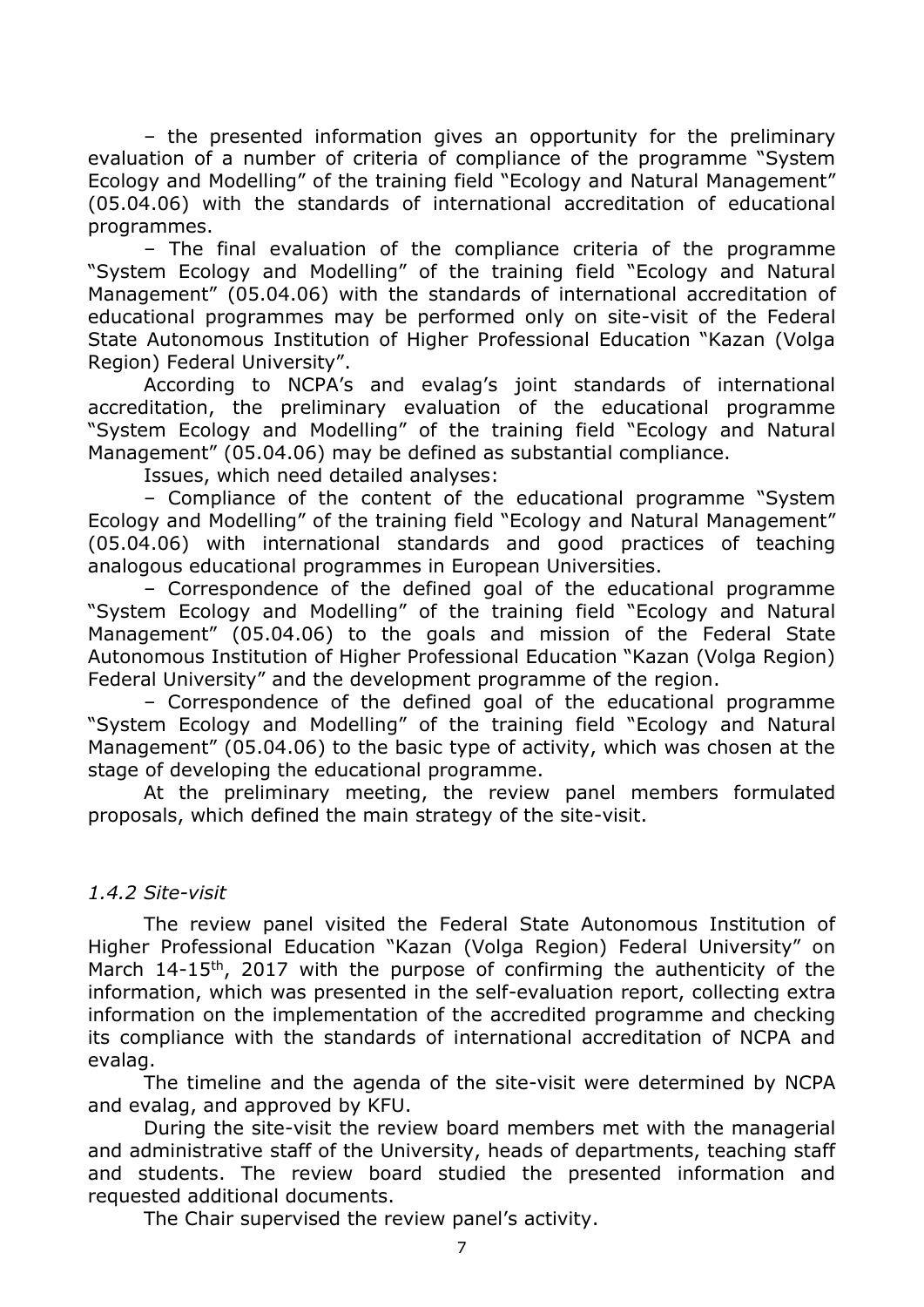The panel considers that the self-evaluation report, which was presented by KFU, provided the experts with an opportunity to form an integral view on specific features of the educational programme's implementation.

The studied documents and the interviewed persons, visits to research and academic laboratories provided the review panel members with sufficient information for objective and complete evaluation of the quality of implemented educational programmes.

The review panel considers it necessary to highlight effective cooperation of the experts and NCPA and evalag staff during the site-visit and its preparation.

The review panel notes the highest level of organizational provision and constructive work.

KFU's executive staff provided administrative support, which included arrangement of meetings and interviews, provision with working space, computers with the Internet access, necessary research, academic and methodological documents.

On the last day of the site-visit, the Chair of the review panel presented an oral report on general conclusions to KFU's executive staff, Institutes' Directors, teaching staff and students.

The agenda of the site-visit can be found in the Annex.

#### *1.4.3 Conclusion on the findings of the external review*

Based on the results of the external review the Federal State Autonomous Institution of Higher Professional Education "Kazan (Volga Region) Federal University" submitted the report on the results of the external review of the educational programme "System Ecology and Modelling" of the training field "Ecology and Natural Management" (05.04.06) delivered by the educational institution.

The draft report of 27 pages excluding Annexes was developed by the Chairperson of the review panel, approved by the other review panel members and submitted to NCPA and evalag. Then the report was mailed to KFU's administration for making factual amendments.

#### <span id="page-7-0"></span>**2. DESCRIPTION OF THE STUDY PROGRAMME**

Kazan University is one of the oldest Universities of Russia. It was founded in 1804 as the Emperor's Kazan University.

Upon an initiative of the Professor of Kazan University, Honored Worker of Science of the Russian Federation, Doctor of Biological Sciences Viktor Alekseevich Popov in 1969, the first in the USSR department of environmental protection and biogeocoenology was founded at the Faculty of Biology and Soil. The first Faculty of Ecology in Russia, which was founded in 1989, included three departments: Department of Landscape Ecology, Department of Environmental Modeling, and Department of Applied Ecology. The Department of General Ecology was founded in 2003. In August of 2014, the basic depart-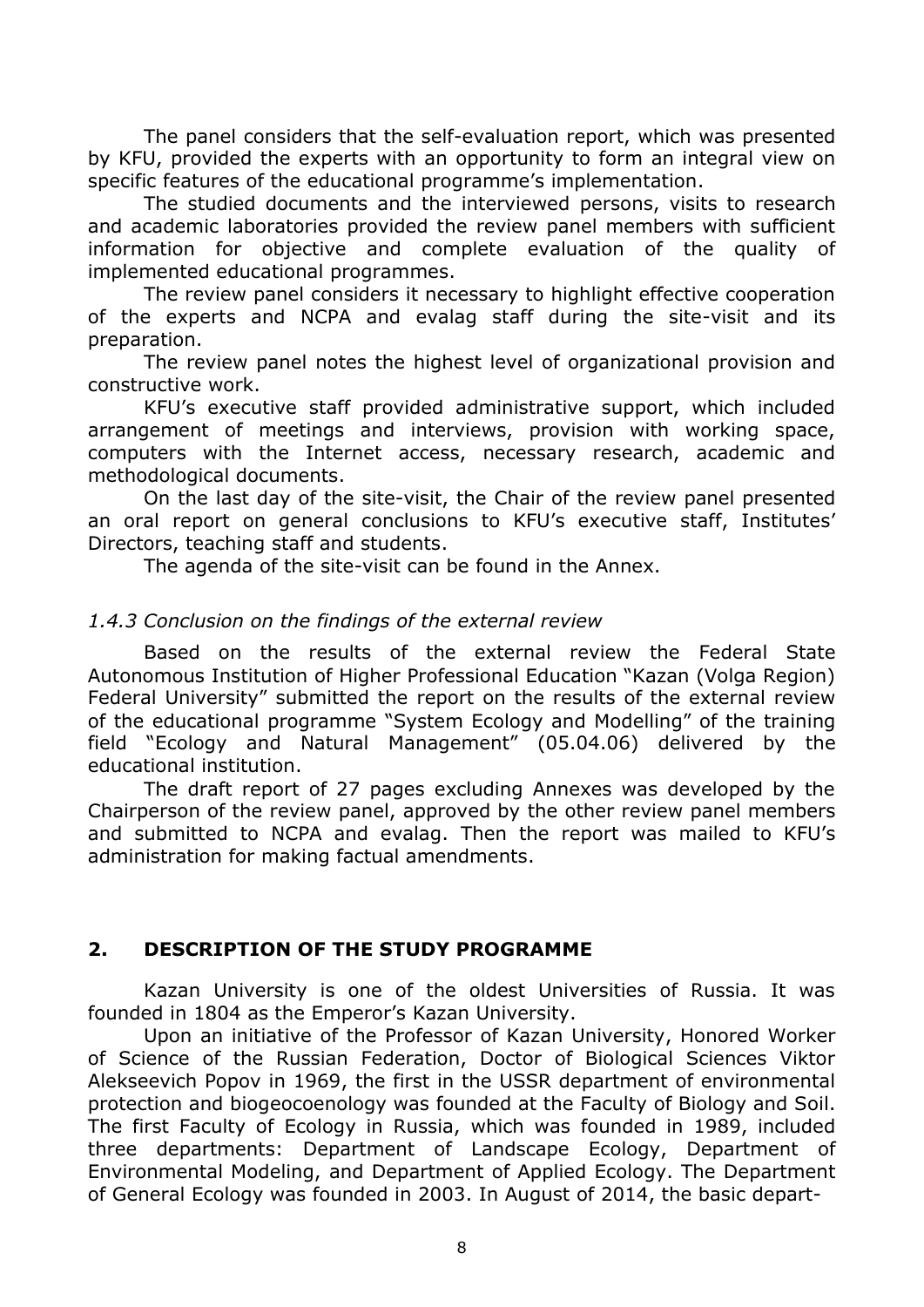ments of former Ecological Faculty became the basis for the Institute of Environmental Sciences.

Training students in the field of study "Ecology and Use of Natural Resources" and master's programme "System Ecology and Modelling" started in KFU in 2012 followed by specialties of the field "Environmental Control and Rational Use of Natural resources" (from 1989 to 2002), "Ecology" (from 1996) and "Ecology and Use of Natural Resources" (from 2011). In 2012, the educational programme of training field 020801.65 "Ecology" successfully passed public accreditation by the Agency for Quality Assurance in Higher Education and Career Development "AKKORK"; the bachelor's programme of training field 022000.62 "Ecology and Use of Natural Resources" was recognized as the Best Educational Programme of Innovative Russia of 2012- 2013 academic year.

The major departments of the educational programme "System Ecology and Modelling" are the Department of General Ecology and the Department of Ecological Systems Modeling; heads of the programme are the two leading Professors of the departments. This ensures interdisciplinary character of the designed programme and allows using highly-qualified specialists, who work in different areas of natural science.

At the moment, the Institute is well connected to Russian and foreign Universities and research institutions. The Institute maintains partner relations with a number of foreign Universities. In order to provide academic process (conducting lectures, master-classes, consultations) and research work the Institute implements a teacher exchange programme. Due to the established partner relations KFU's students have an opportunity to take short-term (semester) and long-term (academic year) special courses, study in joint summer schools.

The major departments cooperate with research departments of a number of protected areas and conduct joint research projects (Volzhsko-Kamsky National Nature Biosphere Reserve, National Parks "Nizhniaya Kama", "Mariy Chodra", "Cavash varmane" and other). The teaching staff of both departments cooperates with independent environmental and nongovernmental institutions (WWF, IUCN).

The teachers of the Institute's major departments are members of professional associations: Russian Botanical Society; International Association for Vegetation Science (IAVS); international Association for Aerosol Research (GAeF); Russian National Committee for Theoretical and Applied Mechanics; work groups of European Vegetation Survey (EVS) and Eurasian Dry Grassland Group (EDGG); enrolled as independent ecology experts, experts for technical regulations, members of research and development boards of environmental bodies, various committees and Academic Councils.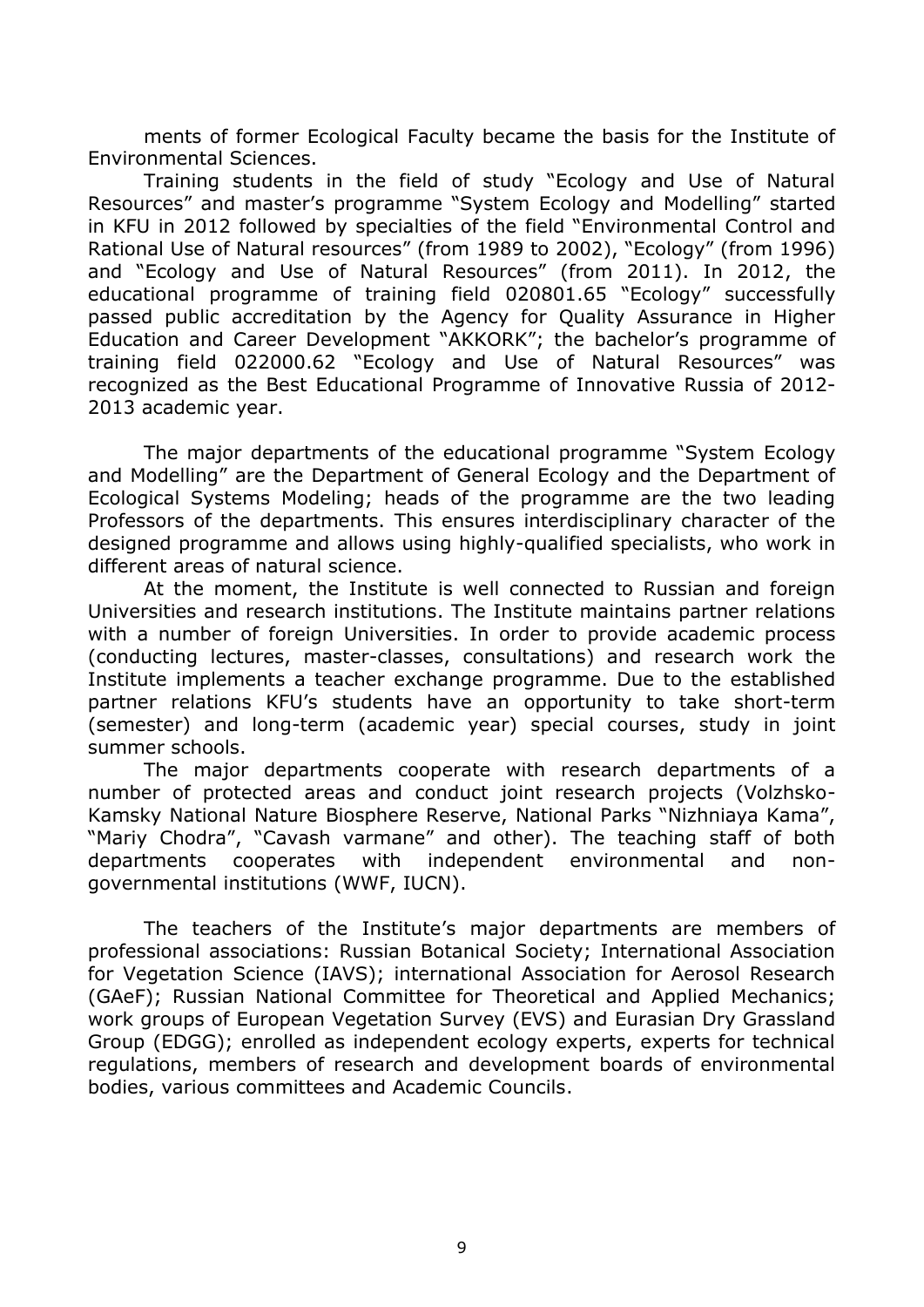#### <span id="page-9-0"></span>**FINDINGS**

## **3.1 Standard 1. Programme profile**

#### *Compliance with the standard: Good*

#### **Table 1 – Criteria for Standard 1**

| Nº | Aspects of review                                                                                                                                             | Grade        |
|----|---------------------------------------------------------------------------------------------------------------------------------------------------------------|--------------|
| 1. | Correspondence of the objectives of the study programme to the<br>profile and strategic goals of the HEI                                                      | very good    |
| 2. | Definition of the intended learning outcomes of the programme<br>and their accessibility                                                                      | good         |
| 3. | Correspondence of the intended learning outcomes to the level<br>of awarded qualification                                                                     | very good    |
| 4. | Consideration of academic and professional requirements<br>(standards), public needs and the demands of the labor market<br>in the intended learning outcomes | good         |
| 5. | Relation of the study programme to research (provision of<br>scientific methods in theory and practice, research based<br>teaching)                           | very good    |
| 6. | Compliance of the programme's profile with internationally<br>accepted standards                                                                              | good         |
| 7. | The international dimension of the programme                                                                                                                  | satisfactory |
| 8. | Correspondence (adequacy) of the teaching staff's qualifications<br>to the profile and objectives of the programme                                            | very good    |

The educational programme "System Ecology and Modelling" takes an important place in the process of training highly-qualified specialists with the purpose of meeting the region's need in ecologists. Formation and development of the educational programme are based on the semicentennial tradition and vast experience of training ecologists within the framework of numerous scientific schools, which have prominent achievements and recognized influence. The educational programme is based on the principle of fundamental training in the field of biology, mathematics and statistics, which provides an opportunity to train graduates, who are ready to implement routine functions and fundamental research.

A due account for foreign good practices of training ecologists provided an opportunity to form the content of the educational programme in accordance with national and international professional standards.

The research part of the educational programme is implemented within the framework of famous research schools.

#### **Achievements:**

- Conducting international summer schools for potential applicants from diverse regions of the Russian Federation and other countries.
- The educational programme is based on fundamental (classical University) training in the field of biology, mathematics and statistics.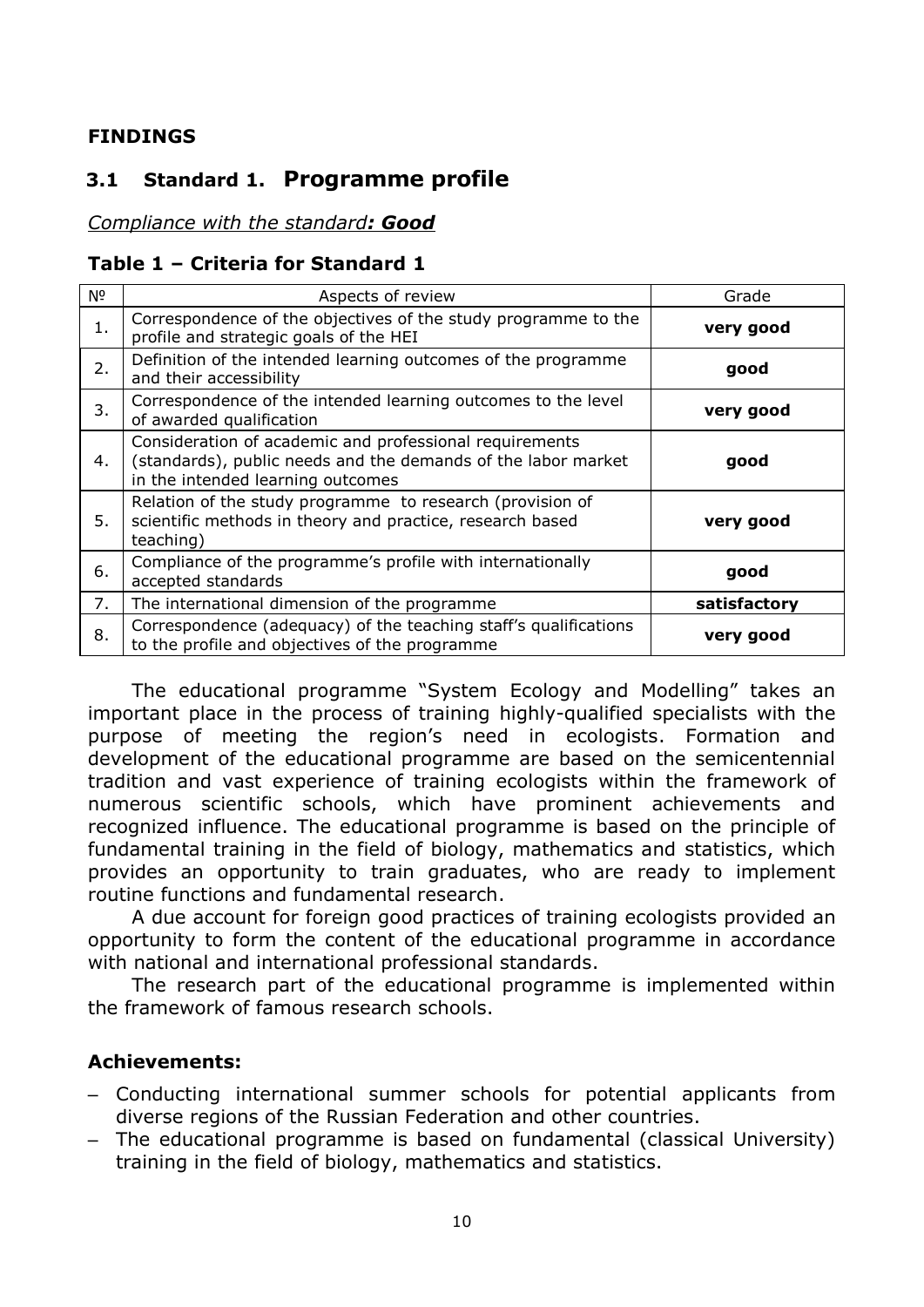- Organisation of the research part of the educational programme in the form of hierarchical research and academic micro-groups "head of the research school – postgraduate – Master students – Bachelor student".
- Cooperation of the educational programme with republican research projects.
- Participation in compiling the "Red Data Book of the Republic of Tatarstan".
- Correspondence of the programme's content and the expected learning outcomes to international good practice and standards.
- High proficiency of the teaching staff.

#### **Areas for improvement:**

- The determined goal of the educational programme does not fully comply with the chosen basic activity type (research activity).
- The planned implementation of the English version of the educational programme requires enhancing the foreign language skills of the teaching staff.
- Enrollment of students in international internship programmes requires improvement of the students' foreign language skills.

#### **The review panel recommends:**

- to bring into compliance the determined goal of the educational programme with the chosen research activity type according to the Federal State Educational Standard.
- to develop a local document, which determines the sequence of achieving the expected learning outcomes and the goal of the programme.
- to develop and implement a compulsory module, which provides training in the spirit of the conception of sustainable development.
- to update the pedagogical component of further education and training courses for the teaching staff and focus on improving foreign language skills.
- to enhance the component of the educational programme, which provides language training with the purpose of promoting students' participating in programmes of international academic mobility.
- to consider students' desire to implement only a part of the disciplines in the English language.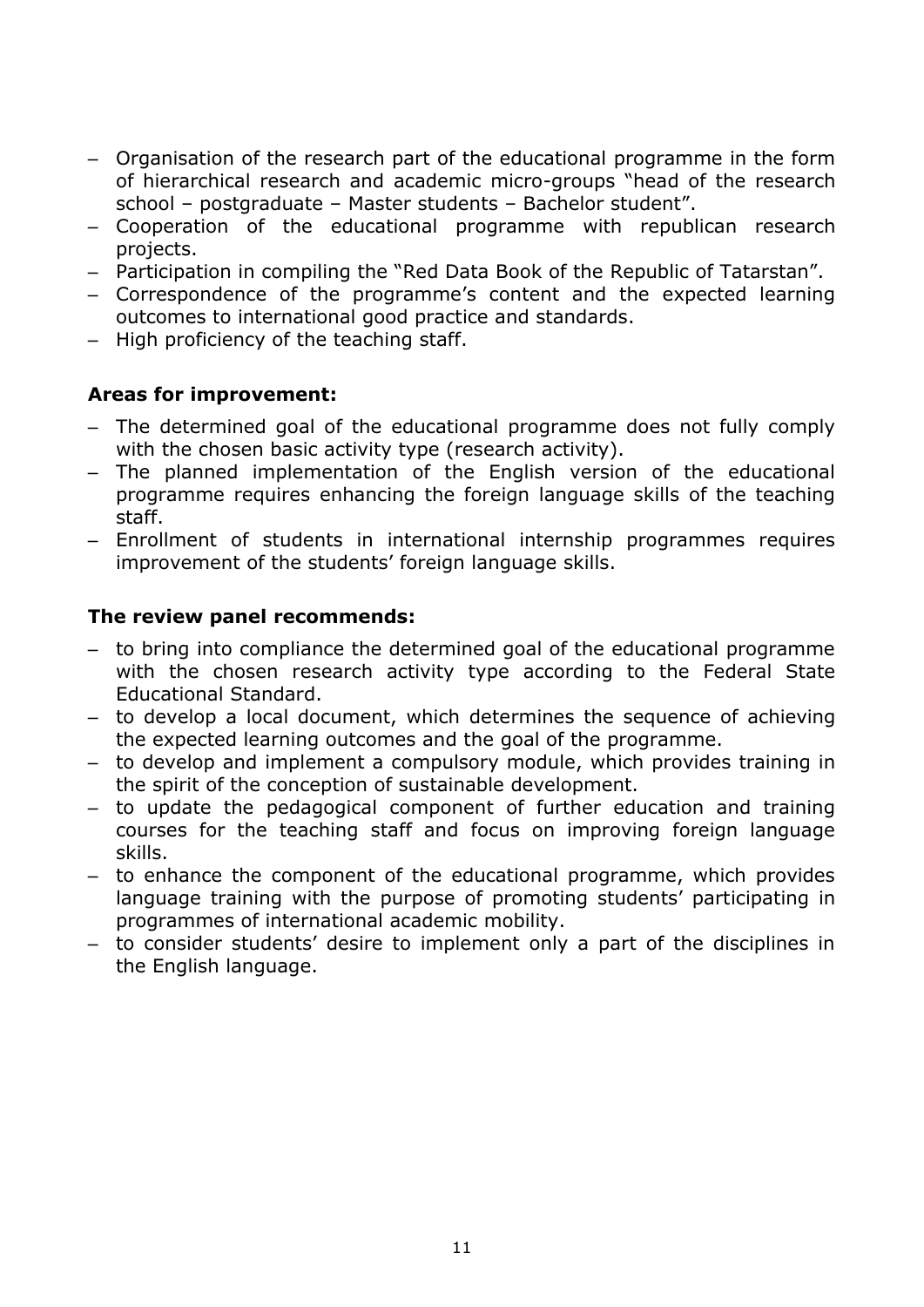## <span id="page-11-0"></span>**3.2 Standard 2. Curriculum**

#### *Compliance with the standard: Good*

#### **Table 2 – Criteria for standard 2**

| Nº | Aspects of review                                                                                                                                                                                                               | Grade        |
|----|---------------------------------------------------------------------------------------------------------------------------------------------------------------------------------------------------------------------------------|--------------|
|    | Structuring of the programme and ways of achieving intended learning<br>outcomes                                                                                                                                                | good         |
|    | Mechanisms for providing knowledge in the corresponding discipline in the<br>framework of the delivered programme. Application of scientific methods in<br>the delivery of the programme                                        | very<br>good |
| 3. | Organization of learning experience with the account of the diversity of<br>students and their needs and appropriate student-centered teaching.<br>Encouraging students to take an active role in creating the learning process | good         |

The educational programme provides a harmonious combination of theoretical training and research work. However, the programme is designed for students with profound knowledge in mathematics and statistics. This is why students, who are awarded a Bachelor degree in other HEIs or in other training fields, experience difficulties adapting to new conditions and fully engage in work from the beginning. Yet, the teaching staff provides such students with extra options for compensation of the basic knowledge deficiency.

#### **Achievements:**

- The designed curriculum allows combining the study of disciplines with research activity of the students.
- Tight connections between the structural units of the Institute of Ecology and Natural Management provide high efficiency of implementing the research part of the educational programme.
- Availability of the Institute's research laboratories for all the programme's students provides the highest level of accessibility of the research equipment.
- Availability of the system of individual advising for students, who got the Bachelor degree in other training fields with the purpose of compensation of the basic knowledge deficiency.

#### **Areas for improvement:**

- Structuring of the programme in terms of logical continuity of achieving the expected learning outcomes and the goal of the educational programme.
- Provision of wider opportunities for students in selecting individual educational paths.
- Conditions for training students with special needs.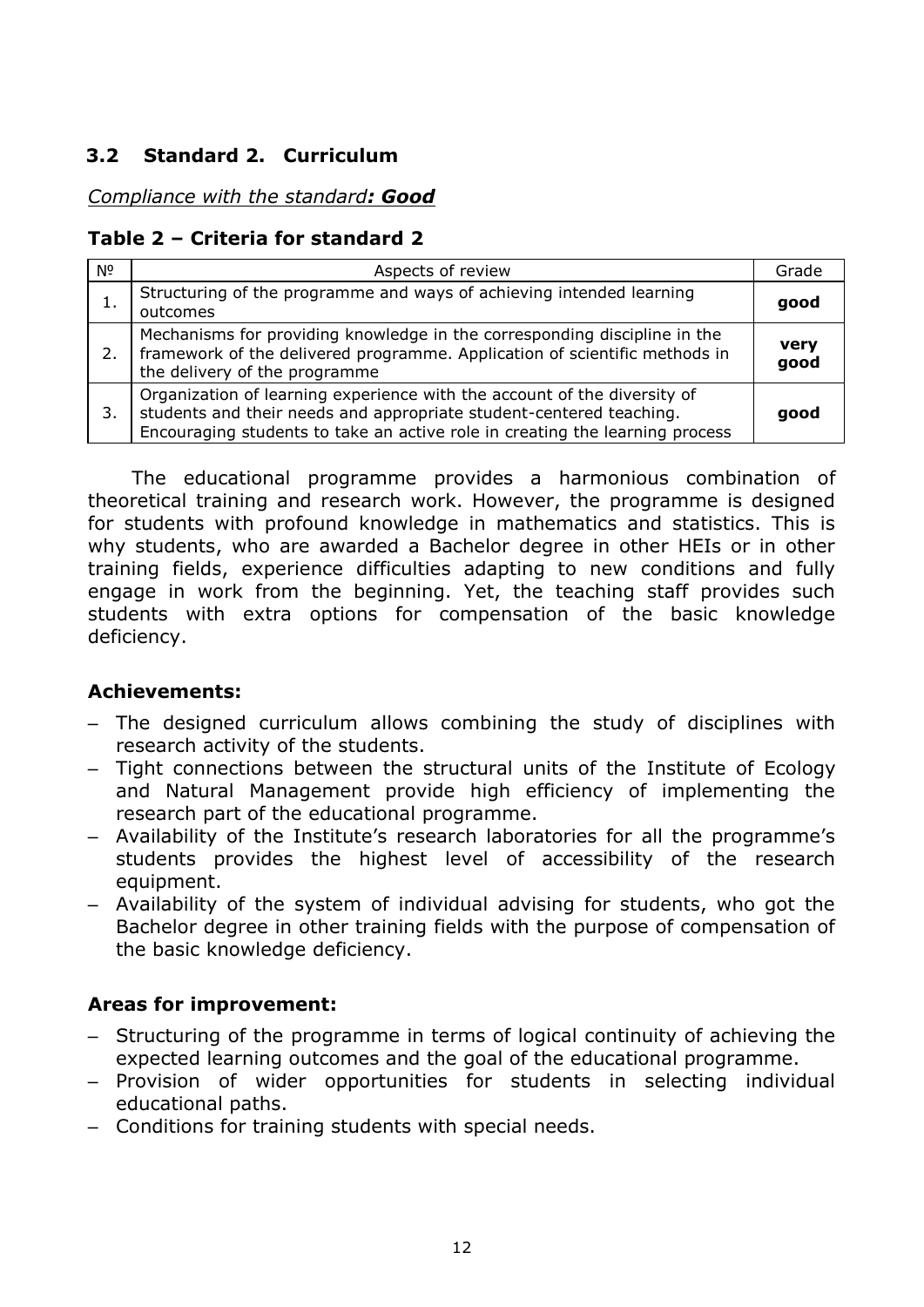#### **The review panel recommends:**

- to develop a detailed scheme, which defines the sequence of achieving the expected learning outcomes and the goal of the educational programme.
- the mode of elective modules has to be revised to provide opportunities for students in selecting individual educational paths in order to internationalize the educational programme.
- to boost the integration of KFU's structural units, which deal with ecological research, in order to provide access to laboratory equipment.
- to improve conditions for training students with special needs.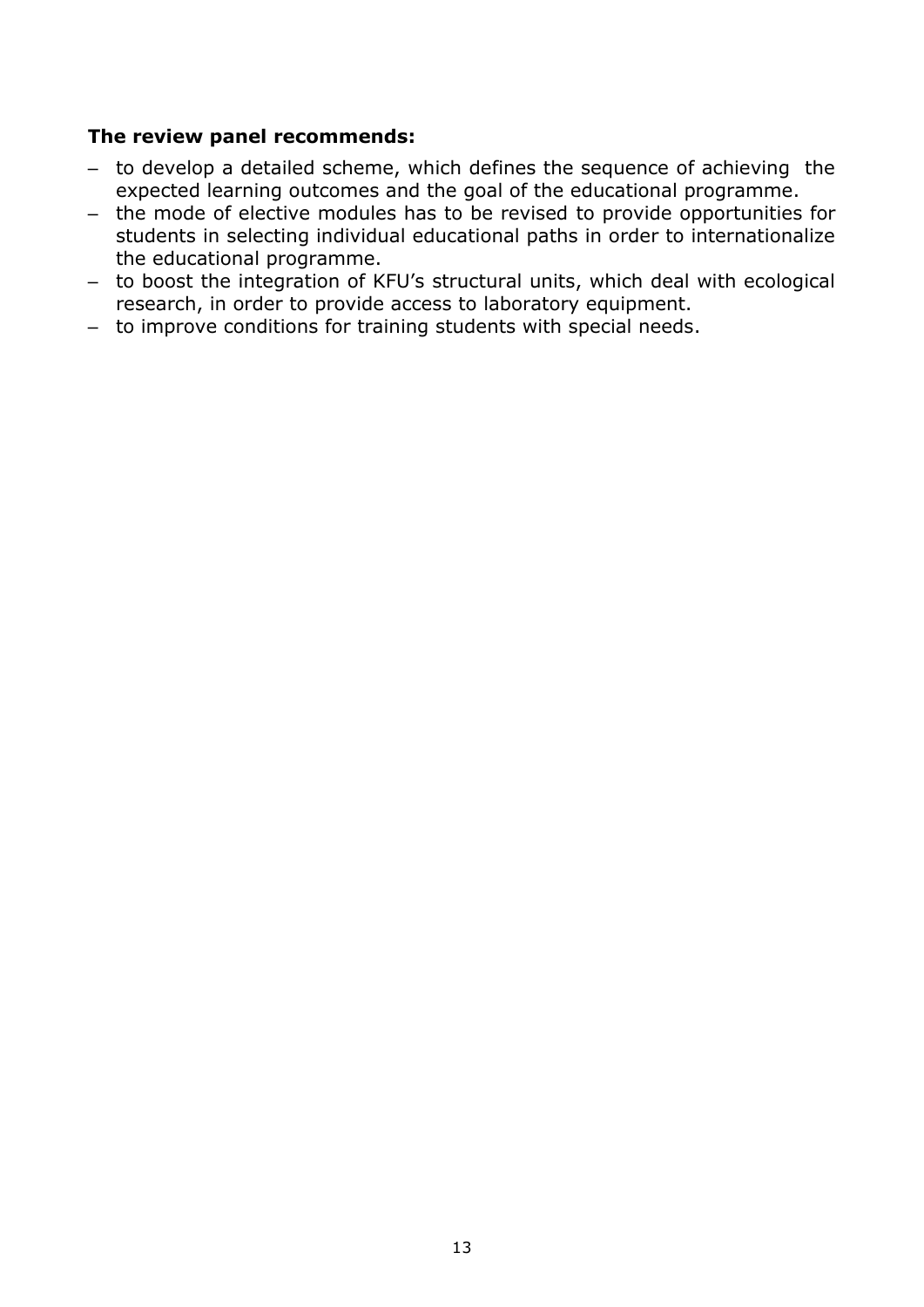## <span id="page-13-0"></span>**3.3 Standard 3. Student assessment**

#### *Compliance with the standard: Very good*

#### **Table 3 - Criteria for standard 3**

| Nº | Aspects of review                                                                                                  | Grade     |
|----|--------------------------------------------------------------------------------------------------------------------|-----------|
|    | Organization of assessment of intended learning outcomes                                                           | very good |
| 2. | The adequacy of the amount and requirements of assessments with<br>regard to the intended learning outcomes        | very good |
| 3. | The correspondence of the requirements of the thesis to the level of<br>the degree                                 | very good |
| 4. | Transparency and consistency of assessment criteria                                                                | very good |
| 5. | Adequacy of the qualifications of the staff undertaking assessments                                                | very good |
| 6. | Availability of examination regulations                                                                            | very good |
| 7. | Availability of clear and objective regulations for student absence,<br>illness and other mitigating circumstances | very good |

The procedure of student assessment combines the traditional examinational approach and the credit system, which encourages students to work systematically during the semester and revise the studied materials at the end of the semester.

The interviewed students of the educational programme "System Ecology and Modelling" made a very good impression on the panel members. Their active attitude to the content of the programme, deep knowledge, diversity of practices, sincere interest in the conducted research works, participation in numerous research conferences, publications, voluntary ecological activity, enthusiasm, corporate spirit and respect to *alma mater* testify to high-quality education and training.

The quality of graduation theses is high. However, there are some theses of satisfactory quality; and their fair assessment add to credibility and objectiveness of the evaluation procedure.

#### **Achievements:**

- High quality of the teaching staff.
- Use of external evaluation systems, such as the Federal Internet Examination.
- Active participation in research conferences, significant number of students' publications.
- High quality of graduation theses, which fully corresponds to the Master's level.
- Objectiveness and thoroughness of the teaching staff in assessing graduation theses, depth, critical approach and credibility of analyses.

#### **Areas for improvement:**

– Provision of wider opportunities for students and teaching staff for internships in leading Russian HEIs and international programmes of academic exchange.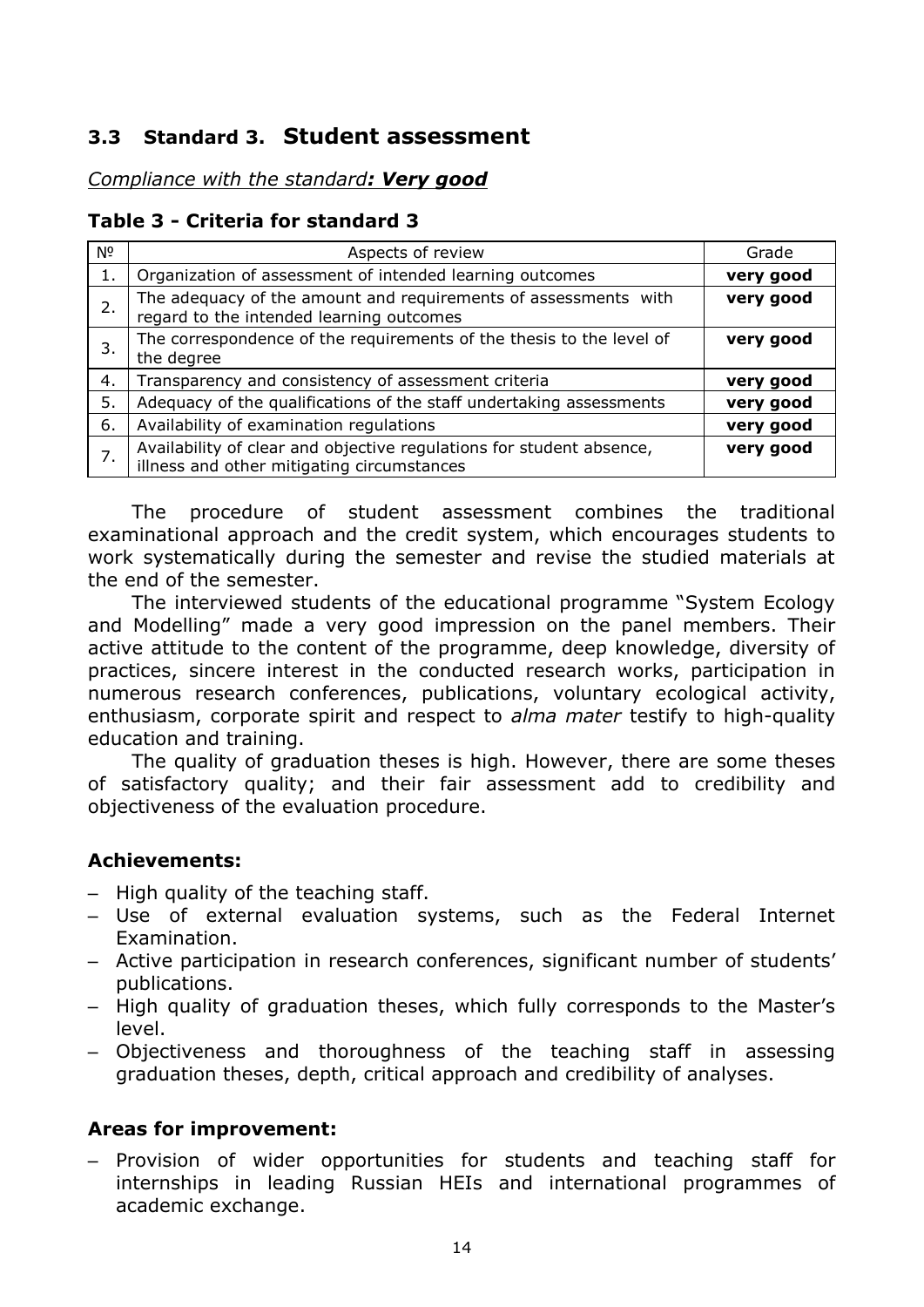– Development of the system of competency-based approach and correspondent educational technologies.

#### **The review panel recommends:**

- to provide students and teaching staff with the opportunity to improve their foreign language skills.
- to develop a strategic programme of internships for the teaching staff in the leading HEIs and institutions of Russia and Europe.
- to involve more students in international e-Olympiads and internships.
- to improve the system of competency assessment as the final learning outcome.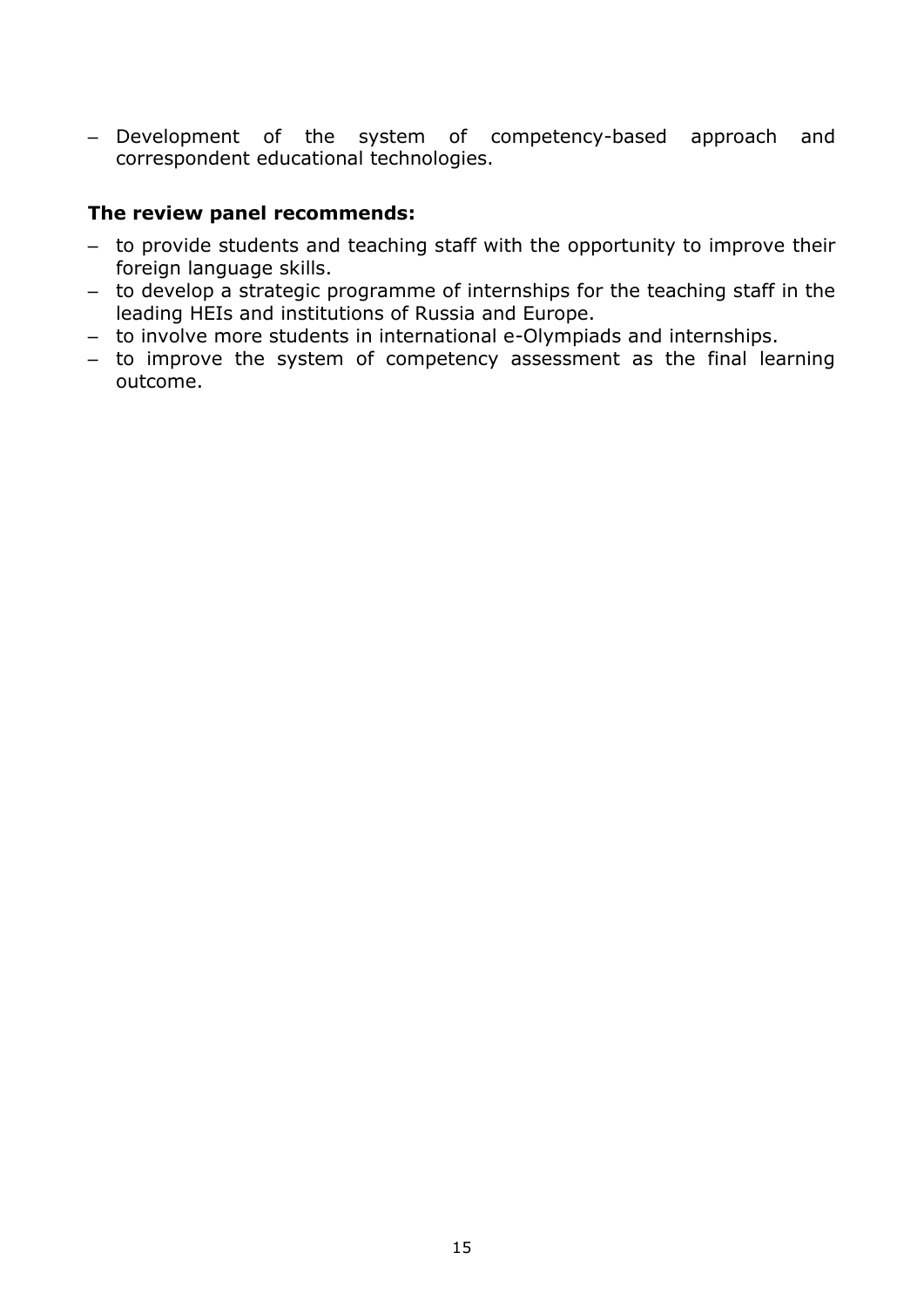## <span id="page-15-0"></span>**3.4 Standard 4. Organization of the study programme**

#### *Compliance with the standard: Very good*

#### **Table 4 – Criteria for standard 4**

| Νº | Aspects of review                                                                                                                                            | Grade     |
|----|--------------------------------------------------------------------------------------------------------------------------------------------------------------|-----------|
| 1. | Appropriateness of entry qualifications                                                                                                                      | very good |
| 2. | Regulations for the recognition of qualifications<br>(i.e. Lisbon Convention)                                                                                | very good |
| 3. | Organisation of the study process and achievement of intended learning<br>outcomes. Consideration of the diversity of students and their needs               | good      |
| 4. | Management of the study programme (roles and responsibilities)                                                                                               | very good |
| 5. | Adequacy of the workload of the programme with respect to the necessity<br>to reach the intended learning outcomes in the scheduled time frame               | very good |
| 6. | Organization of the student life cycle (i. e. all (organisational)<br>relationships between the student and the institution from enrolment to<br>graduation) | very good |
| 7. | Student support system (care services and student advisory services)                                                                                         | very good |
| 8. | Cooperation with internal and external partners                                                                                                              | good      |

The composition of the student body shows that all those interested in the programme have a chance to study it successfully. The transition of students from other HEIs within the framework of student mobility is also possible.

The management of the educational programme is executed by qualified specialists. The continuous cooperation of the students with their research advisors indicate the highest level of individual training.

The academic load is equally distributed and complies with the expected learning outcomes.

#### **Achievements:**

- Consistency of admission requirements for applicants.
- Participation of students in ecological olympiads.
- Systematic support of students, who take part in research conferences.
- Regular survey "The academic process as viewed by a student".

#### **Areas for improvement:**

- Significant academic load of the teaching staff, which does not allow for doing research work.
- Insufficient information for applicants on the specific character of mathematical and statistical components of the educational programme and consequent potential difficulties in studying the programme.

#### **The review panel recommends:**

– to reduce the academic workload of the teaching staff at the expense of reducing the number of classroom hours and freeing time for research work and development of research publications.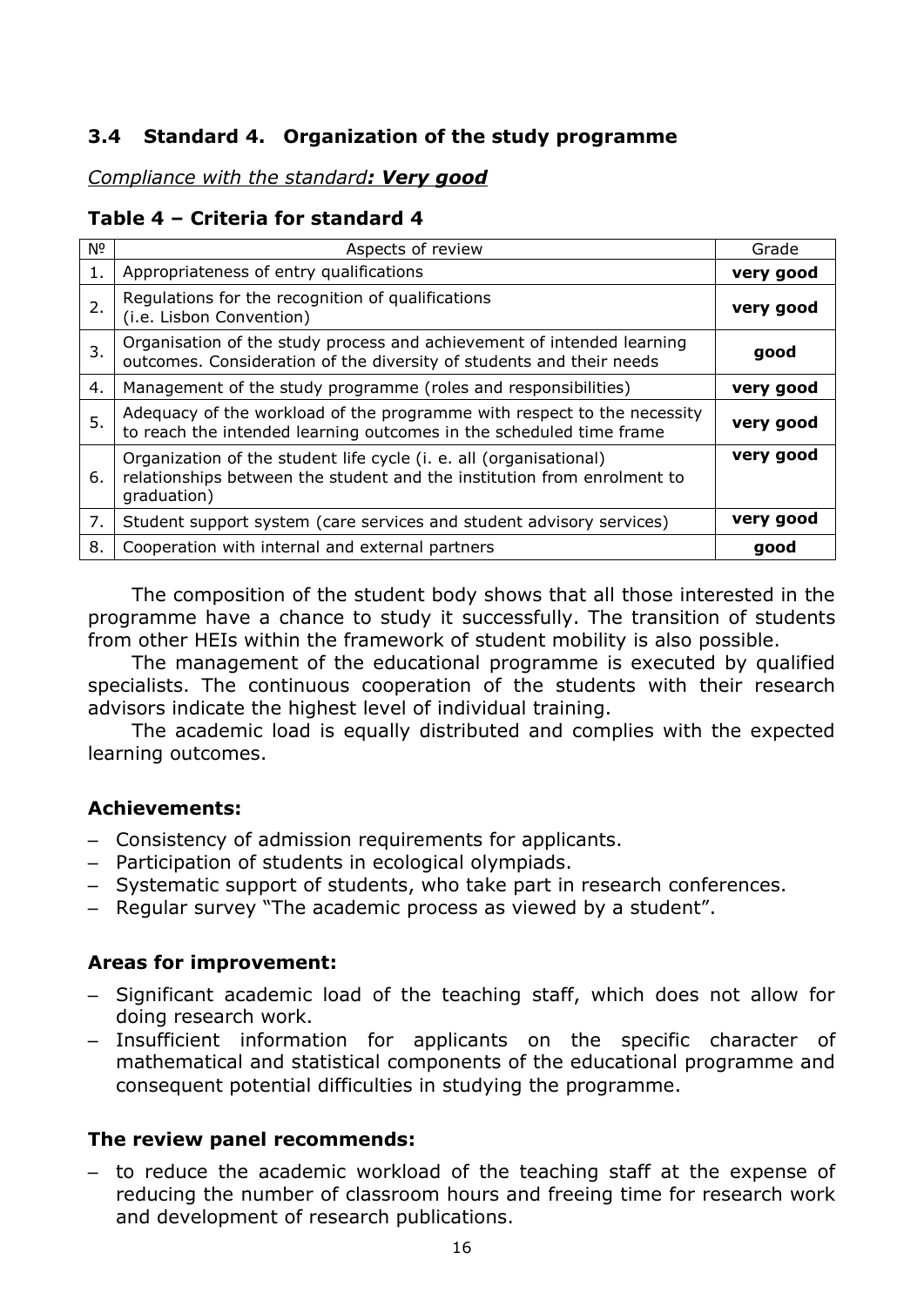- to develop the system of incentives for Bachelor students encouraging their research work and participation in Masters' research groups, which execute research projects (with the opportunity of co-supervision of Bachelor graduation theses).
- to develop a guidebook for applicants of the educational programme, which includes the programme's advantages, basic knowledge and skills, which are necessary for admission and studying the programme.
- To improve the cooperation with external partners from foreign HEIs.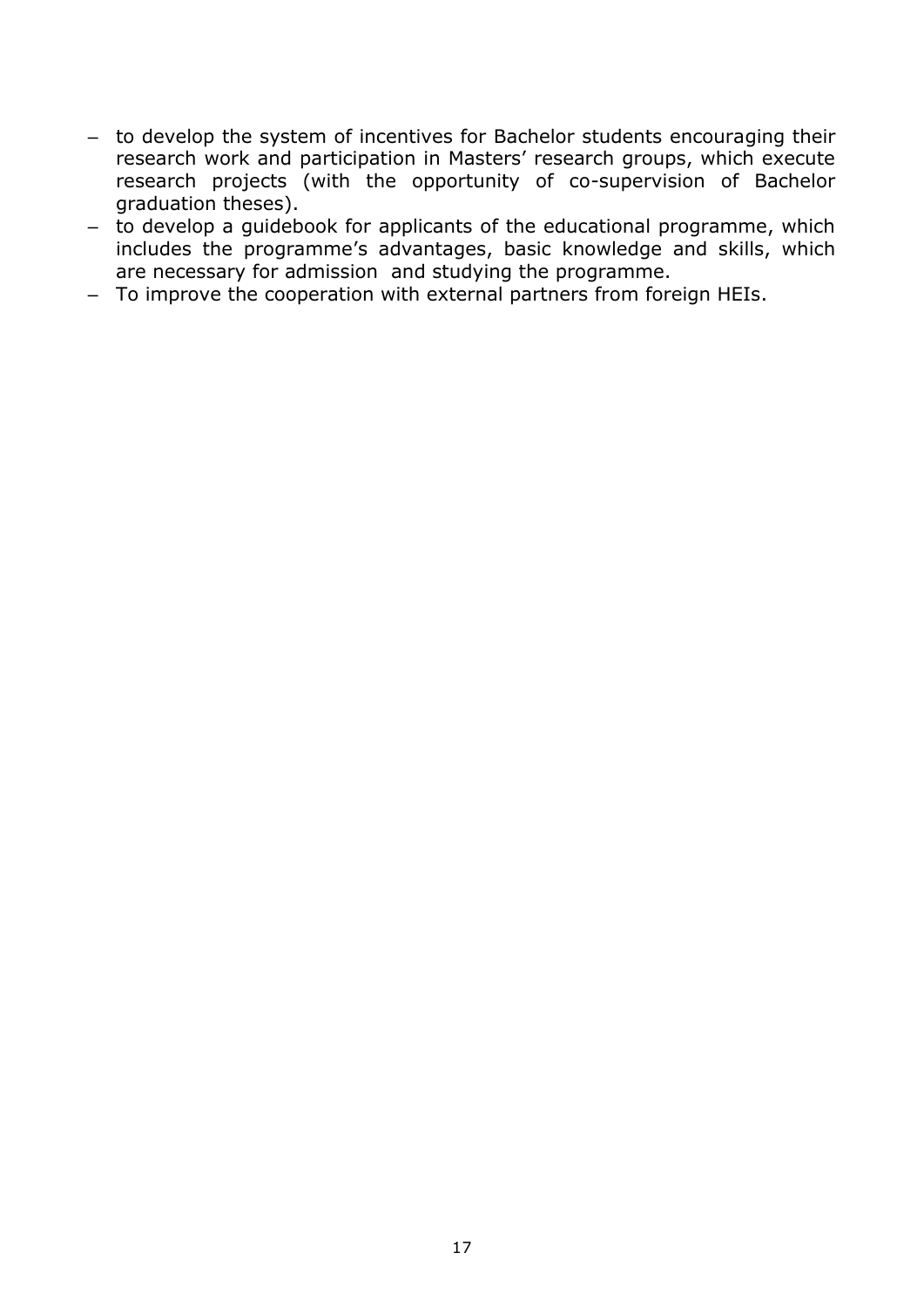#### <span id="page-17-0"></span>**3.5 Standard 5. Ressources**

#### *Compliance with the standard: Very good*

#### **Table 5 - Criteria for standard 5**

| Νº | Aspects of review                                                                                                                                                | Grade     |
|----|------------------------------------------------------------------------------------------------------------------------------------------------------------------|-----------|
| 1. | Sustainability of funding and financial management                                                                                                               | very good |
| 2. | Adequacy of the number and qualification of academic staff (full-time and part-time) to ensure intended learning outcomes                                        | very good |
| 3. | Availability of strategies and processes for the staff recruiting and staff<br>development                                                                       | good      |
| 4. | Availability, sufficiency and quality of facilities and equipment for the<br>provision of the programme (library, laboratories, teaching rooms, IT<br>equipment) | very good |
| 5. | Sufficiency and quality of<br>the resources provided to reach the objectives of the programme                                                                    | very good |

Resource provision is one of the main aspects, which ensures high efficiency of the educational programme. The level of financial resourcing, sufficient material and technical resources, qualified employees are the necessary components of success; the Institute of Ecology and Natural Management has in place all the components.

The students study and live in comfortable conditions; modern equipment, up-to-date software are available; students conduct interesting research work; the research advisors are themselves involved in active research.

However, the classrooms do not fully correspond to contemporary requirements in respect of accessibility to people with special needs.

#### **Achievements:**

- The educational programme is included in the list of KFU's priority programmes.
- The microbiological laboratory, molecular biological laboratory, biotesting laboratory, laboratory of chemical analysis and laboratory of food security, laboratory of Modelling of aerosol systems, which are used in the academic process and research part of the educational programme, are supplied with modern equipment, up-to-date software.
- Species of unique laboratory equipment are used in the academic process and research work.
- Training is conducted with the help of a significant number of practice bases.
- KFU's hostels are conveniently located and comfortably designed; overall condition of facilities is good.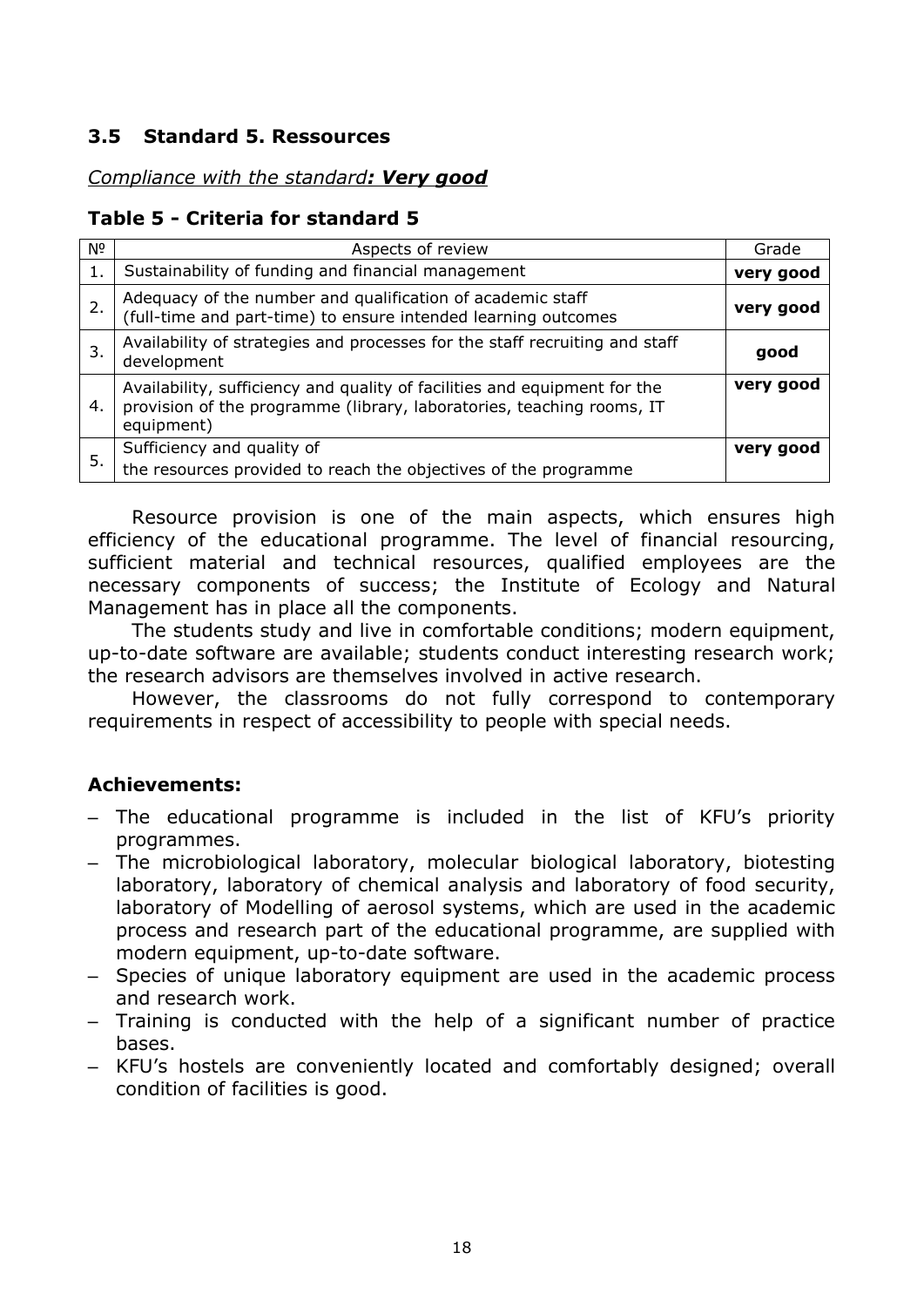#### **Areas for improvement:**

– The teachers, who participate in implementing the educational programme represent KFU's scientific schools, the share of graduates of other HEIs is insignificant.

#### **The review panel recommends:**

- to create the system of active involvement of teachers from other HEIs and foreign countries for the purpose of effective internationalization of the educational programme.
- to increase the number of support staff for quality and timely maintenance of complex laboratory equipment, which is used in the educational process and research work.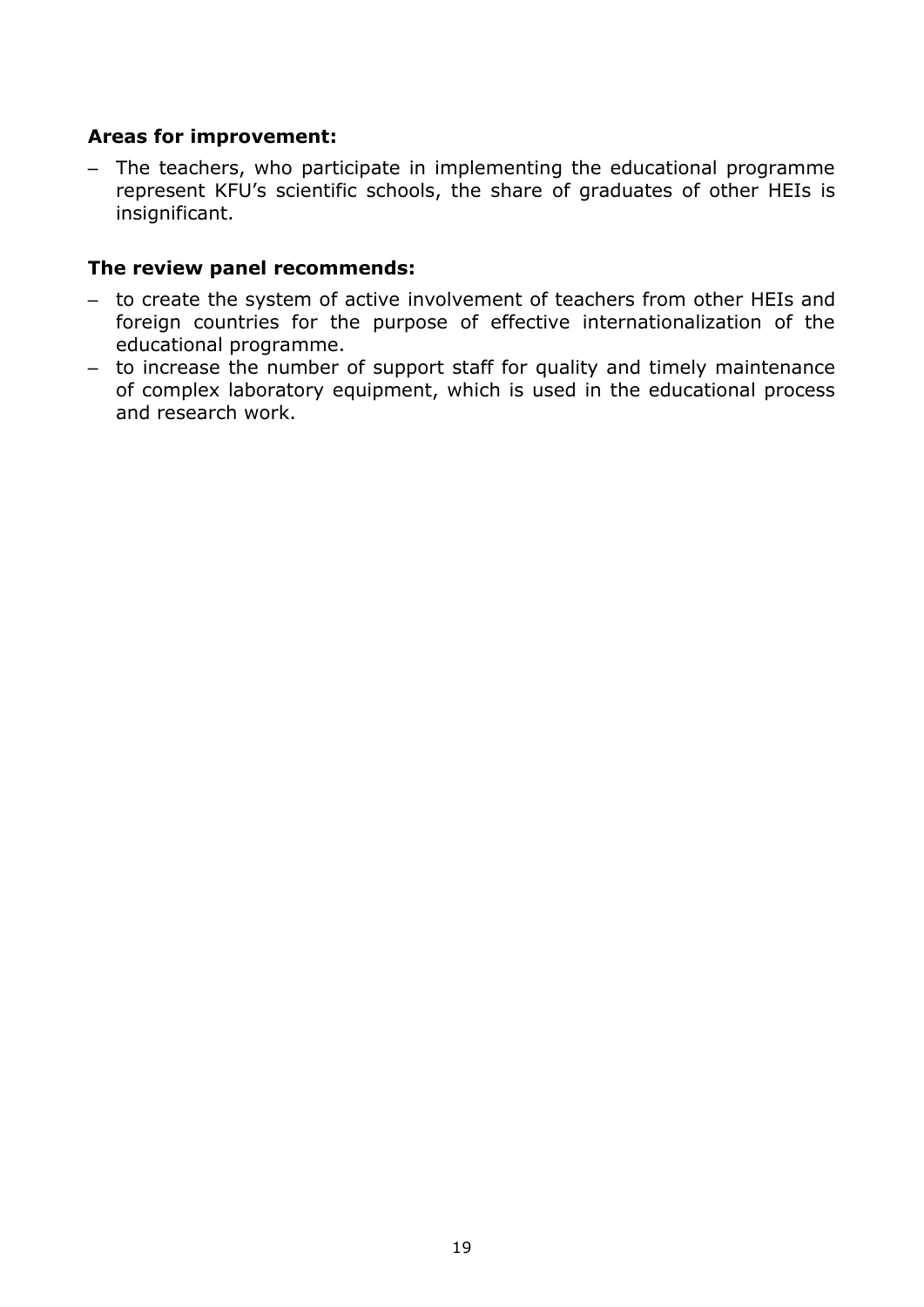## <span id="page-19-0"></span>**3.6 Standard 6. Quality assurance**

#### *Compliance with the standard: Good*

#### **Table 6 - Criteria for standard 6**

| N <sup>o</sup> | Aspects of review                                                                                                                          | Grade     |
|----------------|--------------------------------------------------------------------------------------------------------------------------------------------|-----------|
| 1.             | Design, approval and implementation of the programme; monitoring<br>procedures                                                             | good      |
| 2.             | Availability of a quality assurance concept of the programme and how<br>it is connected to the quality assurance system of the institution | very good |
| 3.             | Quality assurance processes and instruments of the programme                                                                               | very good |
| 4.             | Effectiveness, regularity and systematic character of the quality<br>assurance system                                                      | very good |
| 5.             | Availability of mechanisms for closing quality feedback loops                                                                              | good      |
| 6.             | Collecting, analysis and use of data by the persons responsible for<br>implementing the programme                                          | good      |
| 7.             | Involvement of stakeholders (students, teachers, administration,<br>external experts, alumni, employers) in quality assurance              | good      |
| 8.             | Availability of procedures and relevant information for informing<br>current and prospective students about the programme                  | very good |

KFU's internal quality assurance system is developed and implemented centrally and systematically. At present, KFU's quality assurance system is still at the stage of inception.

GOST ISO 9001:2011, ENQA standards and guidelines are the basis for developing KFU's quality assurance system, which illustrates aspiration for high quality of activity and internationalization of the educational process.

The implementation of the integrated automated system "Digital University", which improves the mechanisms of the HEI management, is also significant for enhancing the quality assurance system.

#### **Achievements:**

- Regular surveys "A teacher as viewed by a student" and "Academic process as viewed by a student".
- Compliance of the concept of the educational programme's quality system with KFU's quality system.

#### **Areas for improvement:**

– Participation of the graduates of the University and employers in the monitoring system of the study programme and the procedures of its improvement is not sufficient.

#### **The review panel recommends:**

– to introduce paragraphs in the local document, which regulate the development of graduation theses, limitations for involving industrial companies, which may harm the environment, in determining themes for graduation theses.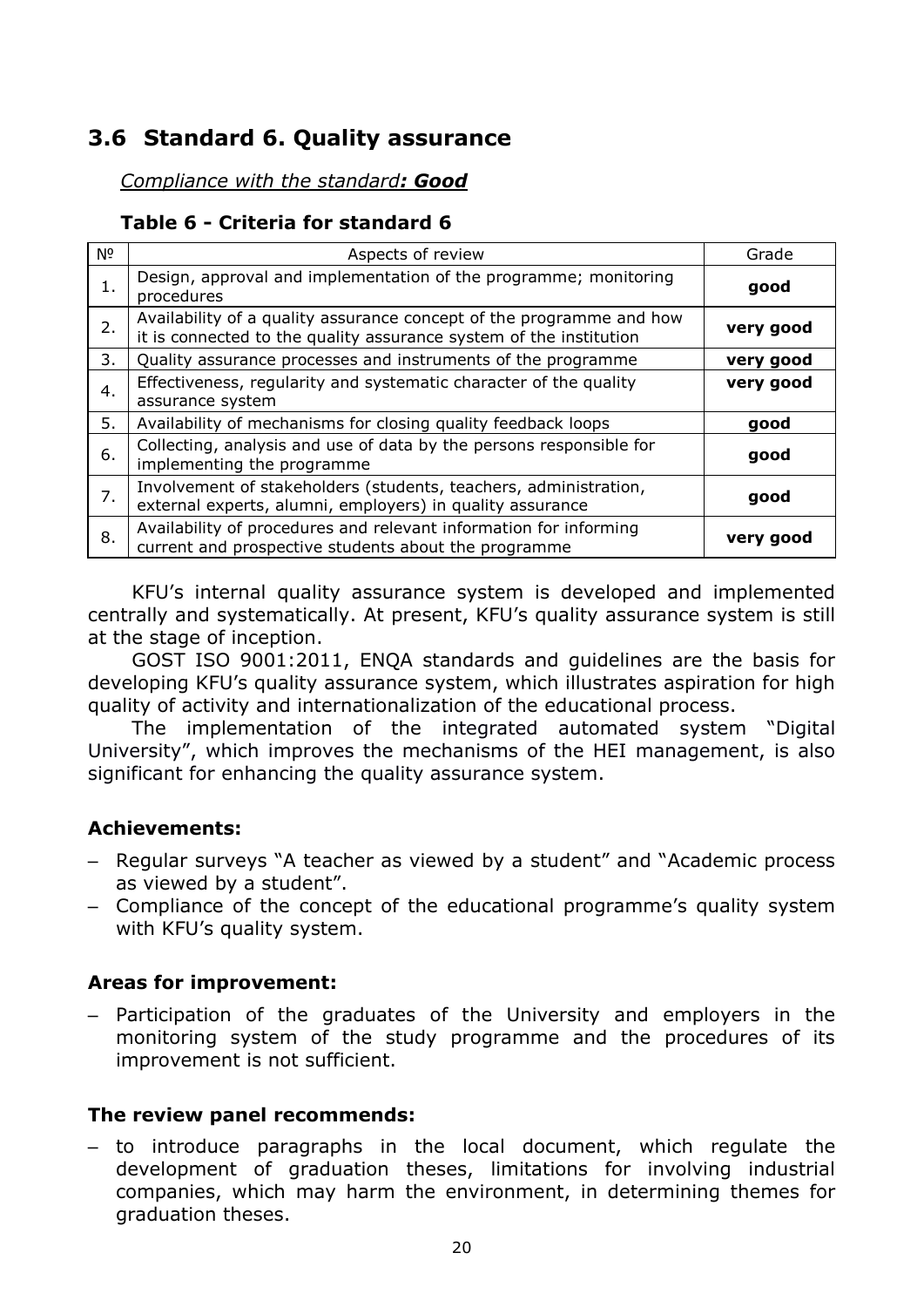– to create the system of periodical surveys of the programme's graduates on strengths and weaknesses of the study programme, its applicability and correspondence to their working functions.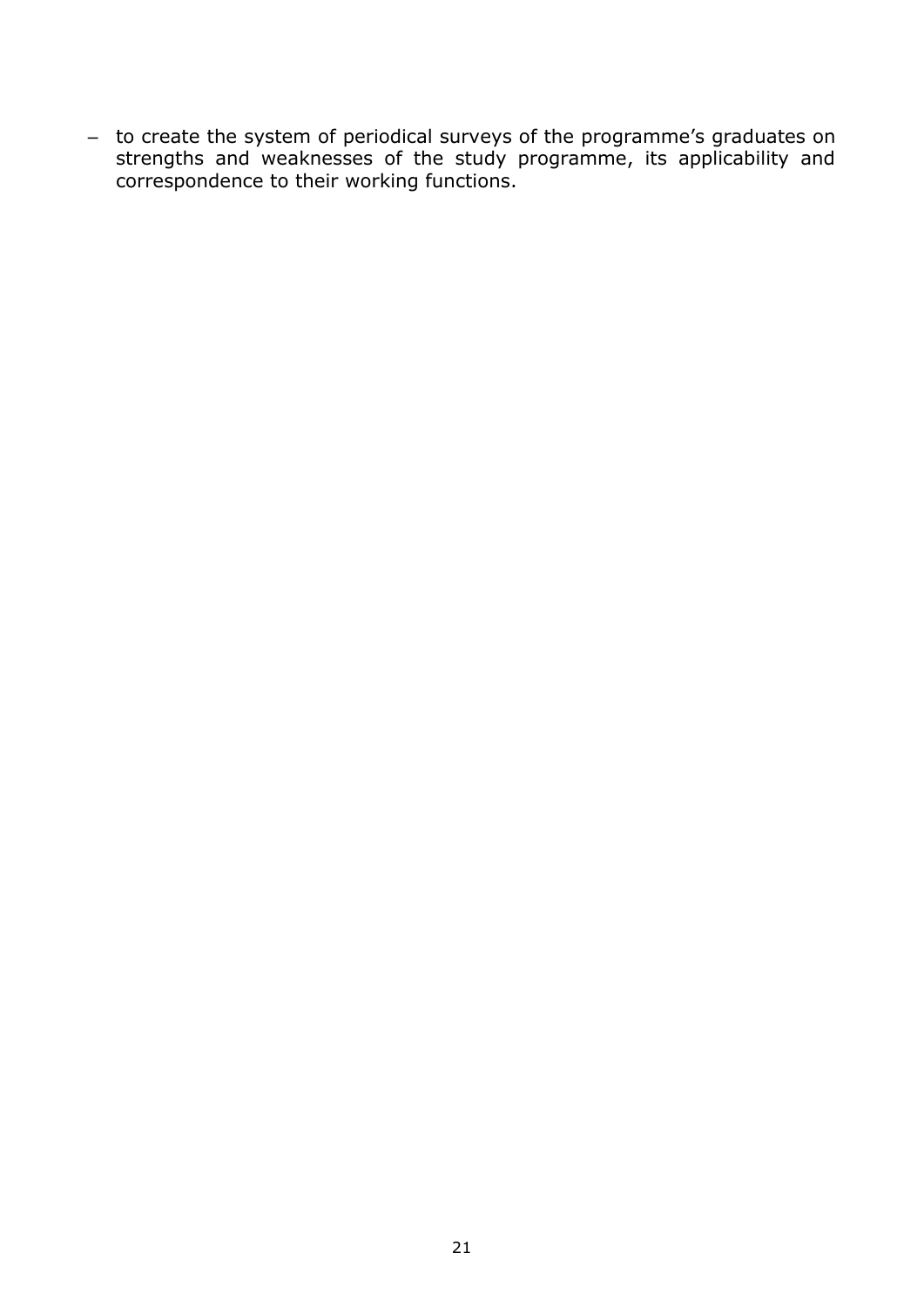#### <span id="page-21-0"></span>**4. STATEMENT OF THE UNIVERSITY**



Ministry of Education and Science of the Russian Federation Federal State Autonomous Educational Institution of Higher Education

> "KAZAN (VOLGA REGION) FEDERAL UNIVERSITY" DEPARTMENT OF EDUCATION

18 Kremlyovskaya st., Kazan 420008, Russian Federation<br>Phone +7 843 233 71 42, Fax +7 843 292 72 44, e-mail: edu@kpfu.ru

No <u>01.81-14</u> 22-PDate 12.05.2017

Statement of the University

#### **Statement of the University**

┑

The Institute of Environmental Sciences expresses its gratitude to the expert group for their expert report on the international accreditation of the study programme "System Ecology and Modelling", delivered by the Federal State Autonomous Institution of Higher Professional Education "Kazan (Volga Region) Federal University".

No factual errors have been revealed in the report.

We would like to express once again our gratitude to the expert group, German accreditation agency evalag and national accreditation agency NCPA for the large scope of highly professional work on preparing and drawing up the expert report on evaluation and accreditation of the study programme "System Ecology and Modelling" of the field of study "Ecology and Natural Management" (05.04.06).

Khalilova Alina Head of the Department of Education

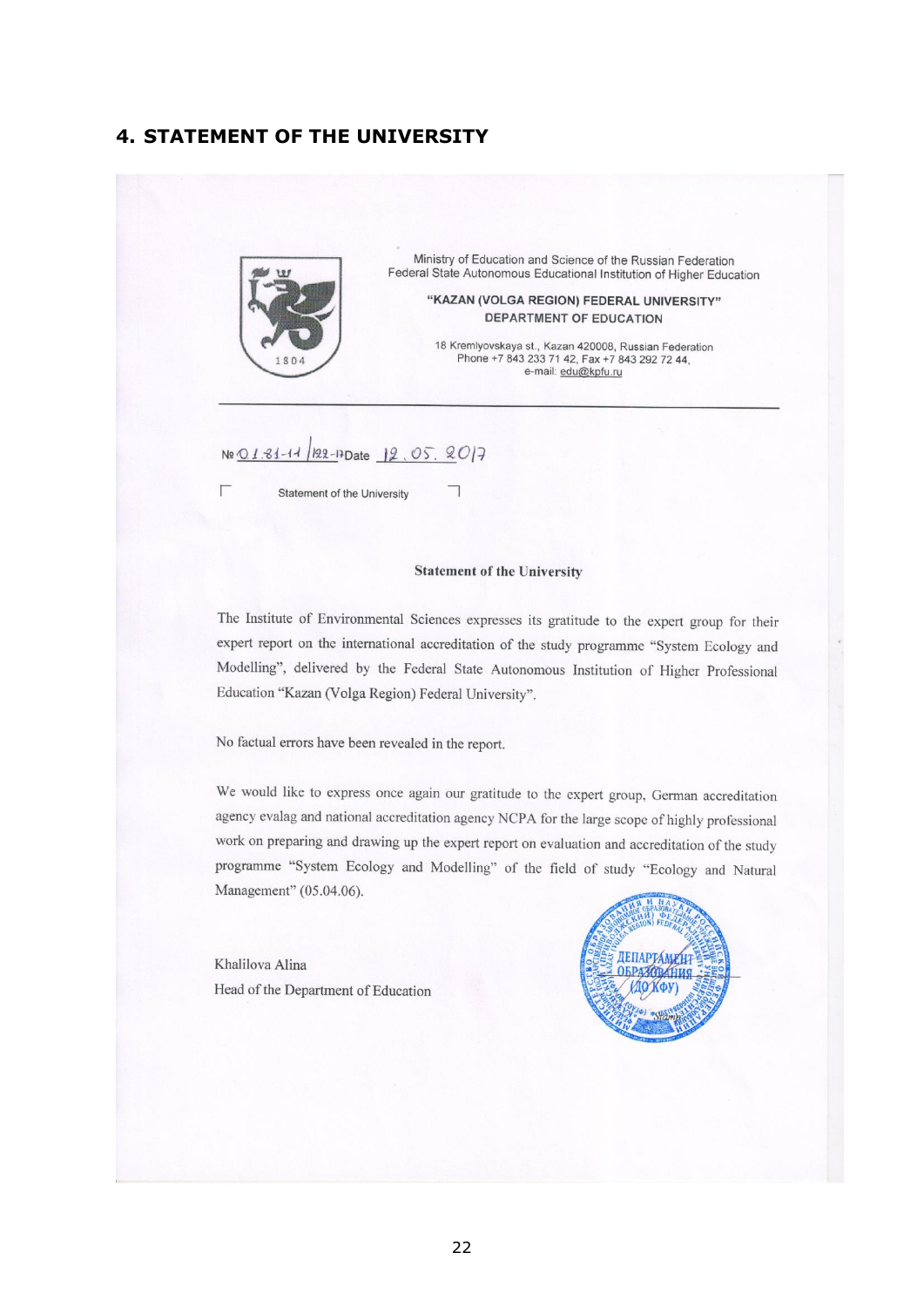#### <span id="page-22-0"></span>**5. RECOMMENDATIONS FOR IMPROVEMENT (SUMMARISED)**

Thus, based on the analyses of the presented documents, meetings and interviews, conducted during the site-visit, with the purpose of enhancing the quality of implementing the educational programme under accreditation the review panel recommends:

#### **Programme Profile**

- **R1** to bring into compliance the determined goal of the educational programme with the chosen research activity type according to the Federal State Educational Standard.
- **R2** to develop a local document, which determines the sequence of achieving the expected learning outcomes and the goal of the programme.
- **R3** to develop and implement a compulsory module, which provides training in the spirit of the conception of sustainable development.
- **R4** to update the pedagogical component of further education and training courses for the teaching staff and focus on improving foreign language skills.
- **R5** to enhance the component of the educational programme, which provides language training with the purpose of promoting students' participating in programmes of international academic mobility.
- **R6** to consider the students' desire to implement only a part of the disciplines in the English language.

#### **Curriculum**

- **R7** to develop a detailed scheme, which defines the sequence of achieving the expected learning outcomes and the goal of the educational programme.
- **R8** to provide wider opportunities for students in selecting individual educational paths in order to internationalize the educational programme.
- **R9** to boost the integration of KFU's structural units, which deal with ecological research, in order to provide access to the laboratory equipment.
- **R10** to improve conditions for training students with special needs.

#### **Student Assessment**

**R11** to provide students and teaching staff with the opportunity to improve their foreign language skills.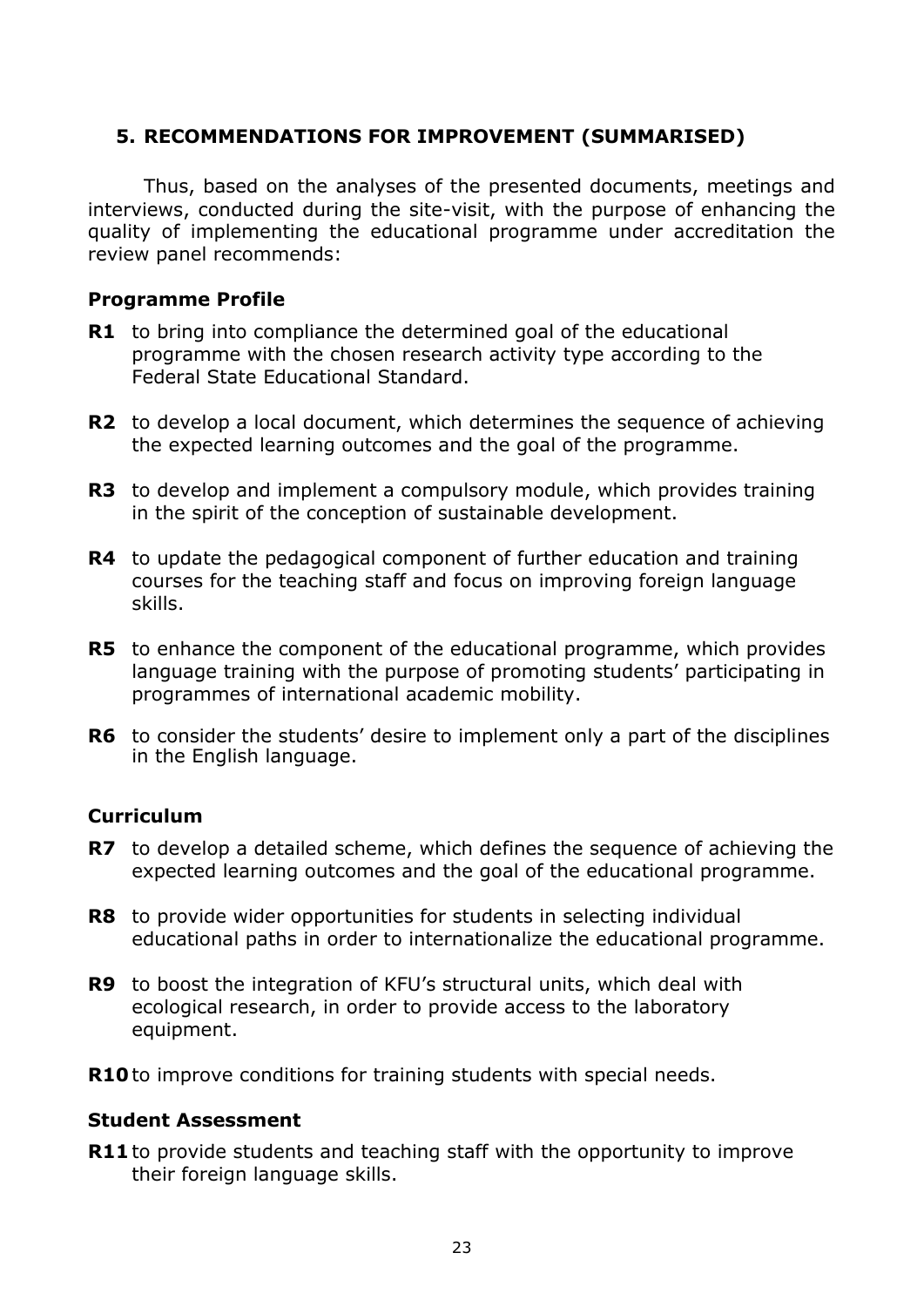- **R12** to develop a strategic programme of internships for the teaching staff in the leading HEIs and institutions of Russia and Europe.
- **R13** to enroll more students to international e-Olympiads and internships.
- **R14** to improve the system of competency assessment as the final learning outcome.

#### **Organisation of the study programme**

- **R15** to reduce the academic workload of the teaching staff at the expense of reducing the number of classroom hours and freeing time for research work and development of research publications.
- **R16** to develop an incentive system for Bachelor students to encourage their research work and participation in Masters' research groups, which execute research projects (with the opportunity of co-supervision of Bachelor graduation theses).
- **R17** to develop a brief quidebook for applicants of the educational programme, which includes the programmes advantages, basic knowledge and skills, which are necessary for admission and studying the programme.
- **R18** to improve the cooperation with external partners from foreign HEIs.

#### **Resources**

- **R19** to create the system of active involvement of teachers from other HEIs and foreign countries for the purpose of effective internationalization of the educational programme.
- **R20** to increase the number of support staff for quality and timely maintenance of complex laboratory equipment, which is used in the educational process and research work.

#### **Quality Assurance**

- **R21** to introduce paragraphs in the local documents, which regulate the development of graduation theses, limitations for involving industrial companies, which may harm the environment, in determining themes for graduation theses.
- **R22** to create the system of periodical surveys of the programme's graduates on strengths and weaknesses of the study programme, its applicability and correspondence to the working functions.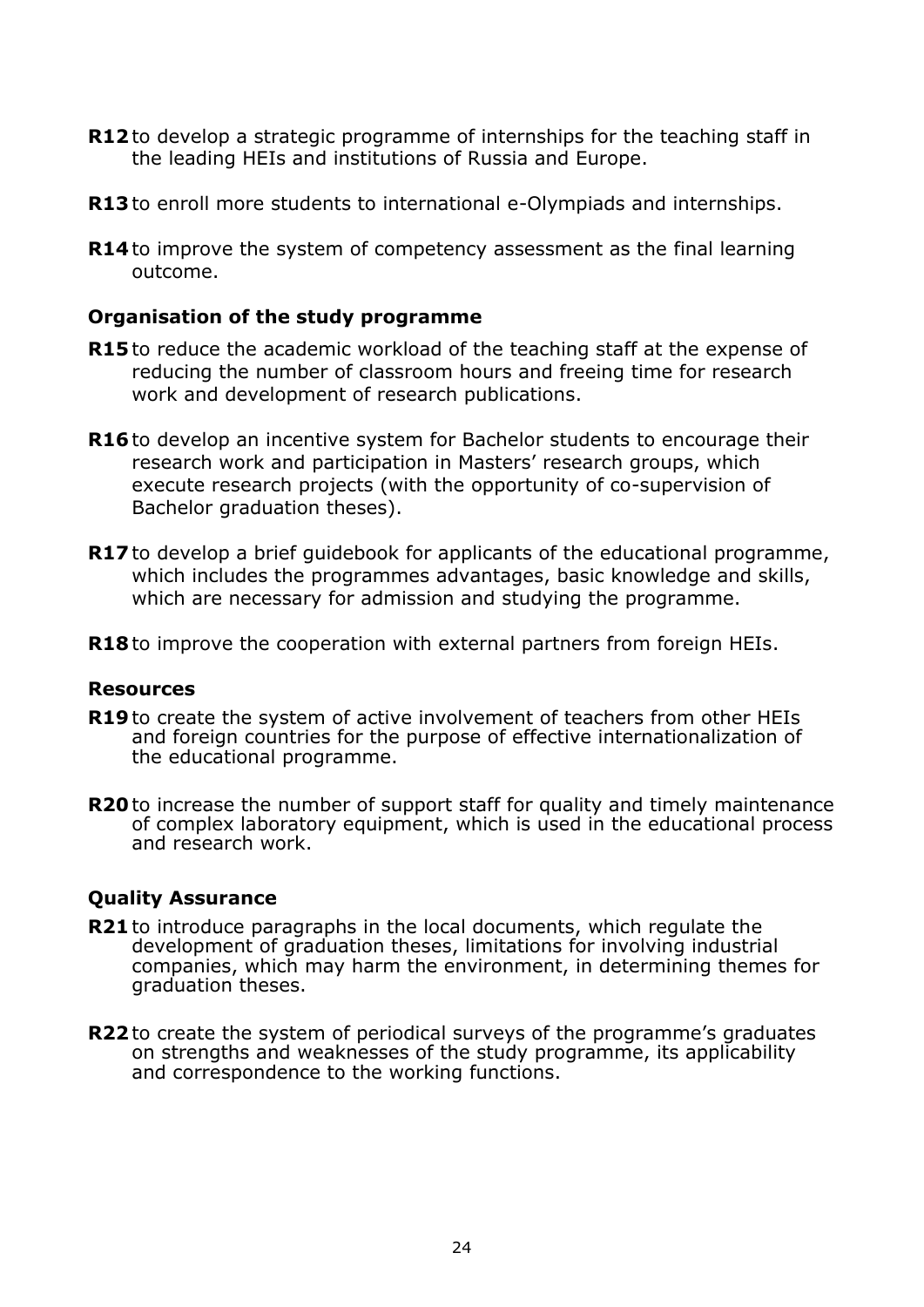#### <span id="page-24-0"></span>**CONCLUSION**

Based on the analysis of the presented documents, information and oral evidence the review panel comes to the conclusion that the educational programme "System Ecology and Modelling" of the training field "Ecology and Natural Management" (05.04.06), which is delivered by the Federal State Autonomous Institution of Higher Professional Education "Kazan (Volga Region) Federal University" substantially complies with the standards of joint international accreditation of NCPA and evalag.

The review panel recommends the National Accreditation Board and evalag Accreditation Council to accredit the educational programme "System Ecology and Modelling" of the training field "Ecology and Natural Management" (05.04.06), which is delivered by the Federal State Autonomous Institution of Higher Professional Education "Kazan (Volga Region) Federal University" **for the period of 6 years**.

On behalf of the review panel:

Vinokhodov Dmitry Olegovich The Chair of the review panel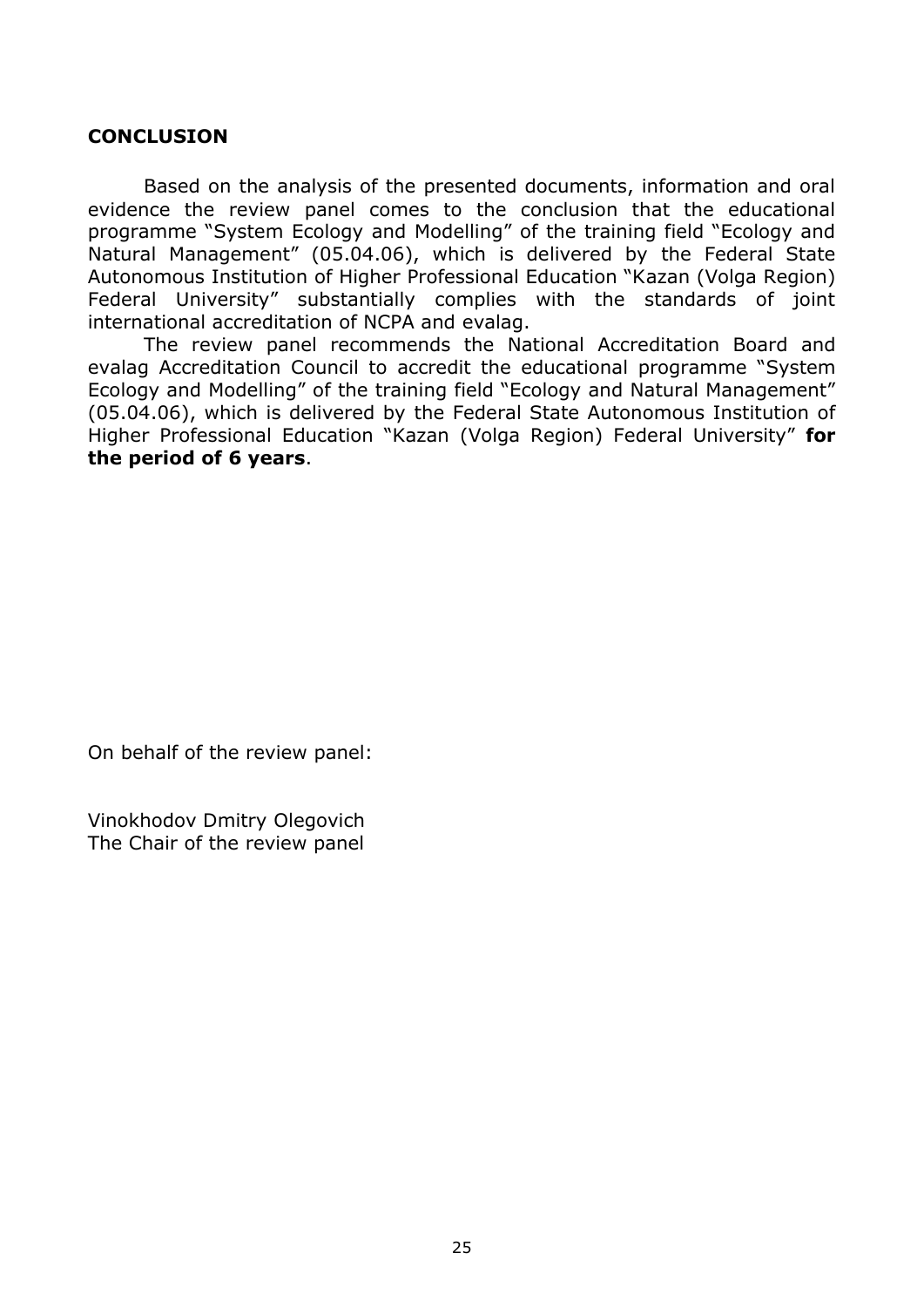## <span id="page-25-0"></span>**6. DECISION OF THE EVALAG ACCREDITATION COMMISSION AND NCPA ACCREDITATION COMMISSION**

The accreditation commissions of NCPA and **evalag** accredited jointly the Master's programme Ecology and Modelling the Kazan Federal University. The **evalag** Accreditation Commission awarded the **evalag** label for international programme accreditation on 27th June 2017, the NCPA Accreditation Commission awarded the NCPA label on 29th June 2017. The accreditation is valid **from 1st July, 2017 until 30th June, 2023**.

To further improve the programme the accreditation commission affirms the recommendations given by the expert team.

#### **Programme Profile**

- **R1** to bring into compliance the determined goal of the educational programme with the chosen research activity type according to the Federal State Educational Standard.
- **R2** to develop and implement a compulsory module, which provides training in the spirit of sustainable development.
- **R3** to update the pedagogical component of further education and training courses for the teaching staff and focus on improving foreign language skills.
- **R4** to enhance the component of the educational programme, which provides language training with the purpose of promoting students' participating in programmes of international academic mobility.
- **R5** to consider the students' desire to deliver only part of the courses in the English language.

#### **Curriculum**

- **R6** to develop a document with a detailed plan, which defines the sequence of achieving the expected learning outcomes and the goal of the educational programme.
- **R7** to provide wider opportunities for students to select individual educational paths in order to internationalize the educational programme.
- **R8** to boost the integration of KFU's structural units, which deal with ecological research, in order to provide access to the laboratory equipment.
- **R9** to improve conditions for training students with special needs.

#### **Student Assessment**

- **R10** to provide students and teaching staff with the opportunity to improve their foreign language skills.
- **R11** to develop a strategic programme of internships for the teaching staff and students in the leading HEIs and institutions of Russia and Europe.
- **R12** to enroll more students to international e-Olympiads and internships.
- **R13** to improve the system of competency assessment as the final learning outcome.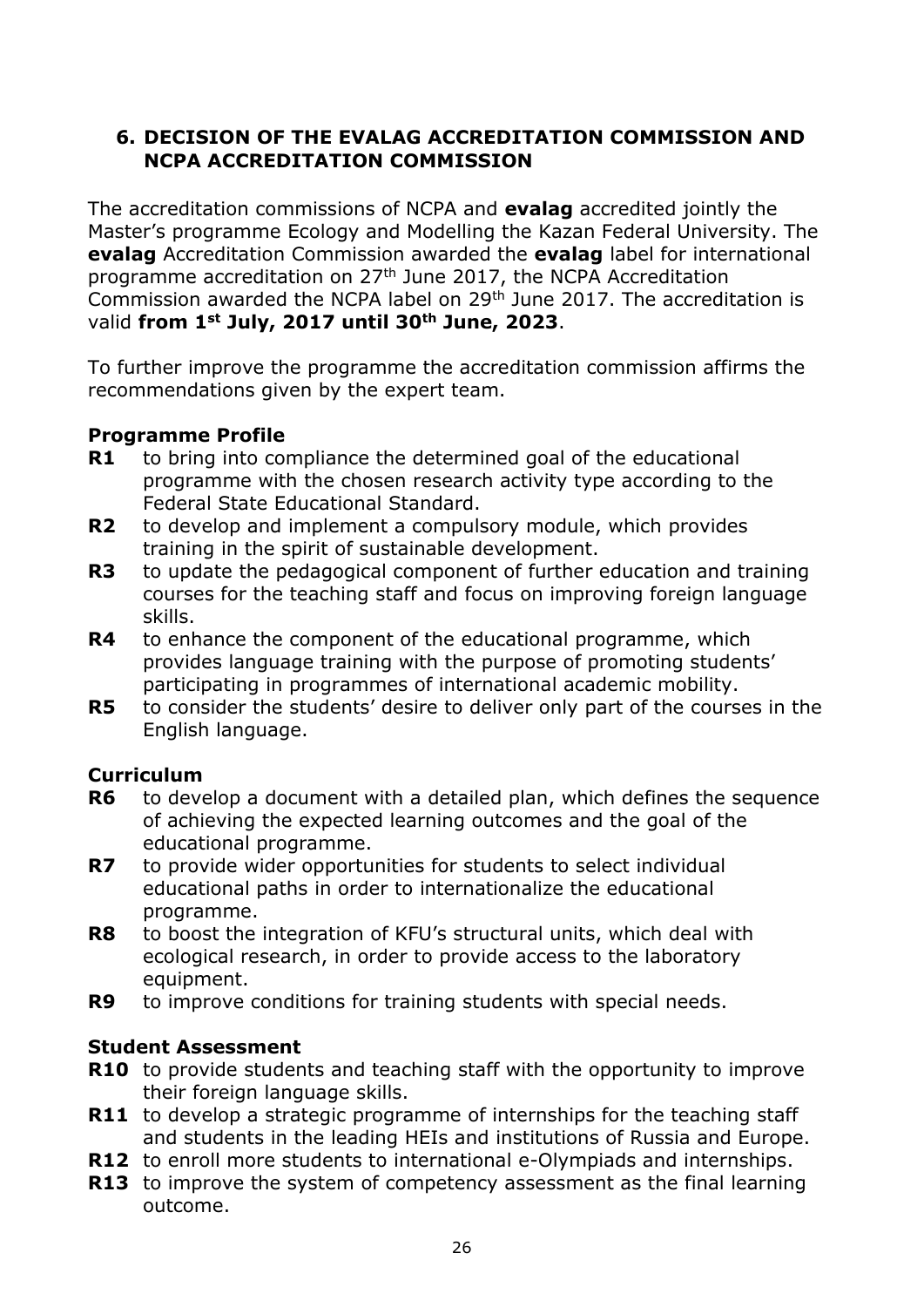#### **Organisation of the study programme**

- **R14** to reduce the teaching workload of the teaching staff at the expense of reducing the number of classroom hours and to allow time for research work and development of research publications.
- **R15** to develop an incentive system for Bachelor students to encourage their research work and participation in Masters' research groups, which carry out research projects (with the opportunity of co-supervision of Bachelor graduation theses).
- **R16** to develop a quidebook for applicants of the educational programme, which includes the programme's advantages, basic knowledge and skills, which are necessary for admission to and studying the programme.
- **R17** to improve the cooperation with external partners from international HEIs.

#### **Resources**

- **R18** to create the system of active involvement of teachers from other HEIs and foreign countries for the purpose of effective internationalization of the educational programme.
- **R19** to increase the number of support staff for quality and timely maintenance of the complex laboratory equipment, which is used in the educational process and research work.

## **Quality Assurance**

- **R20** to introduce paragraphs in the documents, which regulate the development of graduation theses, limitations for involving industrial companies, which may harm the environment, in determining themes for graduation theses.
- **R21** to create the system of periodical surveys of the programme's graduates on the strengths and weaknesses of the study programme, its applicability and correspondence to the working functions.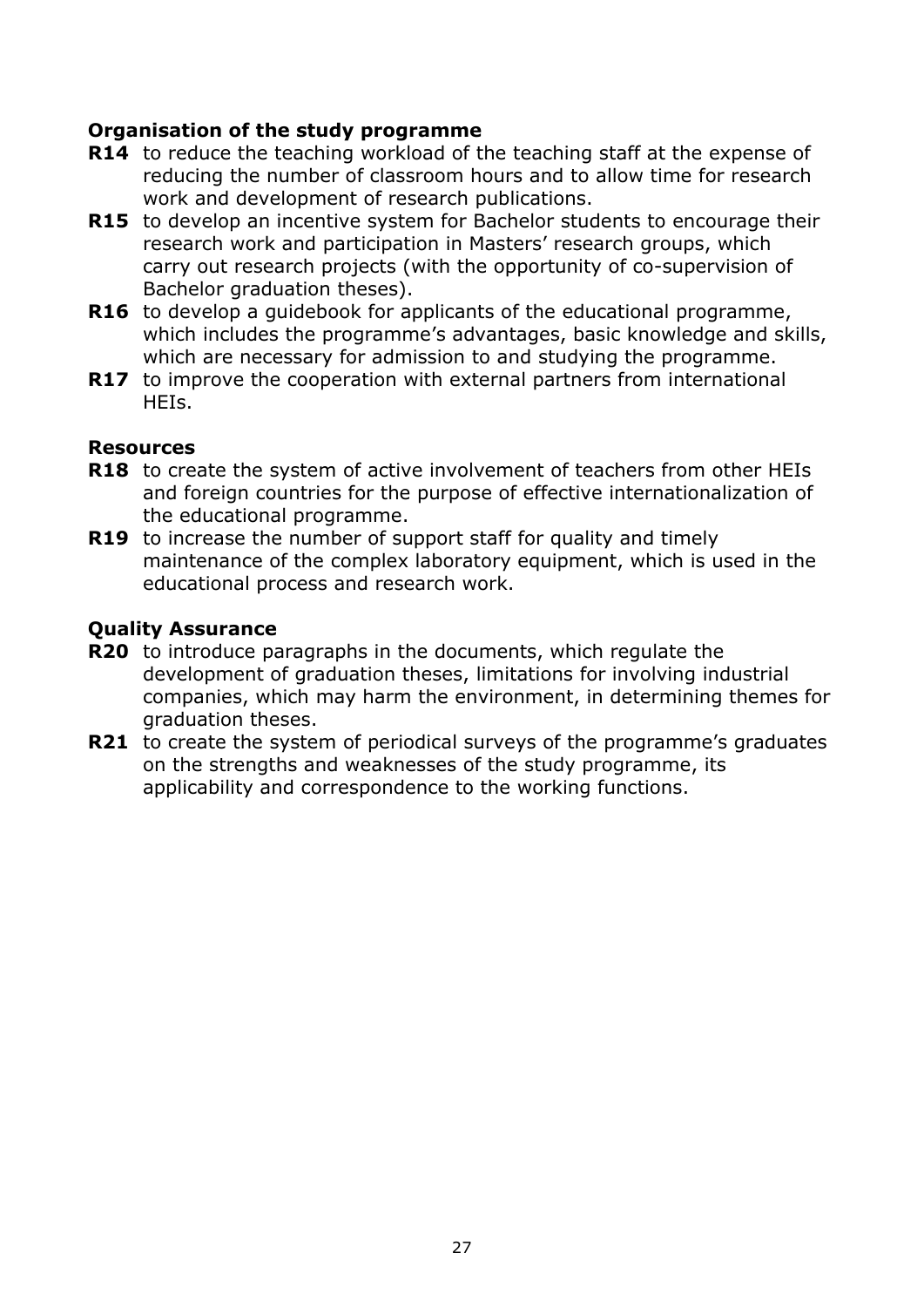#### **ANNEX А**

## **SITE VISIT SCHEDULE**

<span id="page-27-0"></span>

| <b>Time</b>                                                                                              | <b>Event</b>                                                                                                          |  | <b>Participants</b>                                                                                                                                                                                                                  | <b>Venue</b>                    |  |  |
|----------------------------------------------------------------------------------------------------------|-----------------------------------------------------------------------------------------------------------------------|--|--------------------------------------------------------------------------------------------------------------------------------------------------------------------------------------------------------------------------------------|---------------------------------|--|--|
| 13 March, Monday                                                                                         |                                                                                                                       |  |                                                                                                                                                                                                                                      |                                 |  |  |
| During<br>the day                                                                                        |                                                                                                                       |  |                                                                                                                                                                                                                                      |                                 |  |  |
| $12.00 -$<br>15.00                                                                                       | Excursion around the city (for foreign experts)                                                                       |  |                                                                                                                                                                                                                                      |                                 |  |  |
| 15.30                                                                                                    | Lunch (for foreign experts)                                                                                           |  |                                                                                                                                                                                                                                      | Café, Hayal Hotel               |  |  |
| 17.00                                                                                                    |                                                                                                                       |  | Internal preparatory meeting of expert teams. Training                                                                                                                                                                               | Conference hall,<br>Hayal Hotel |  |  |
| 20.00                                                                                                    | Dinner (for foreign experts)                                                                                          |  |                                                                                                                                                                                                                                      | Café, Hayal Hotel               |  |  |
|                                                                                                          |                                                                                                                       |  | <b>14 March, Tuesday</b>                                                                                                                                                                                                             |                                 |  |  |
| 08.40                                                                                                    |                                                                                                                       |  | Transfer to the University. Meeting in the hotel lobby (for external experts)                                                                                                                                                        |                                 |  |  |
| 08.45                                                                                                    | Arrival at Kazan Federal University                                                                                   |  | Main building, KFU<br>Kremlyovskaya<br>st., 18                                                                                                                                                                                       |                                 |  |  |
| $09.00 -$<br>11.00                                                                                       | <b>Internal preparatory</b><br>meeting of expert<br>teams                                                             |  | Expert teams                                                                                                                                                                                                                         | Room 336                        |  |  |
| $11.00 -$<br>12.00                                                                                       | <b>Meeting of expert teams</b><br>with University<br><b>Administration and</b><br>heads of structural<br>subdivisions |  | Vice Rector for Academic Affairs,<br>Director for International<br>Cooperation department, Director<br>of department of methodological<br>support and monitoring of<br>process in training, Directors of<br>institutes, Expert teams | Room 335                        |  |  |
| $12.10 -$<br>12.30                                                                                       | <b>Visiting library</b>                                                                                               |  | Expert teams                                                                                                                                                                                                                         | Library                         |  |  |
| $12.30 -$<br>14.00                                                                                       | Lunch                                                                                                                 |  |                                                                                                                                                                                                                                      | Café, Hayal Hotel               |  |  |
| $14.00 -$<br>14.50                                                                                       | of KFU                                                                                                                |  | Guided tour on the labs of Institute of Environmental Sciences in the main building                                                                                                                                                  |                                 |  |  |
| $14.50 -$<br>15.00                                                                                       | Transfer to building Nº32: Tovarischeskaya st., 5                                                                     |  |                                                                                                                                                                                                                                      |                                 |  |  |
| $15.10 -$<br>16.00                                                                                       | <b>Meeting with Institute</b><br><b>Director, Deputy</b><br><b>Directors</b>                                          |  | Expert team, Institute Director,<br>Deputy Directors                                                                                                                                                                                 | <b>Room 212</b>                 |  |  |
| $16.00 -$<br>16.15                                                                                       | Coffee-break                                                                                                          |  | <b>Room 222</b>                                                                                                                                                                                                                      |                                 |  |  |
| <b>Meeting with programme</b><br>$16.15 -$<br>management (academic<br>17.15<br>and administrative staff) |                                                                                                                       |  | Deputy Director for Academic<br>Affairs, master programme<br>Coordinator, Head of<br>department of General<br>Ecology, Head of department                                                                                            | <b>Room 212</b>                 |  |  |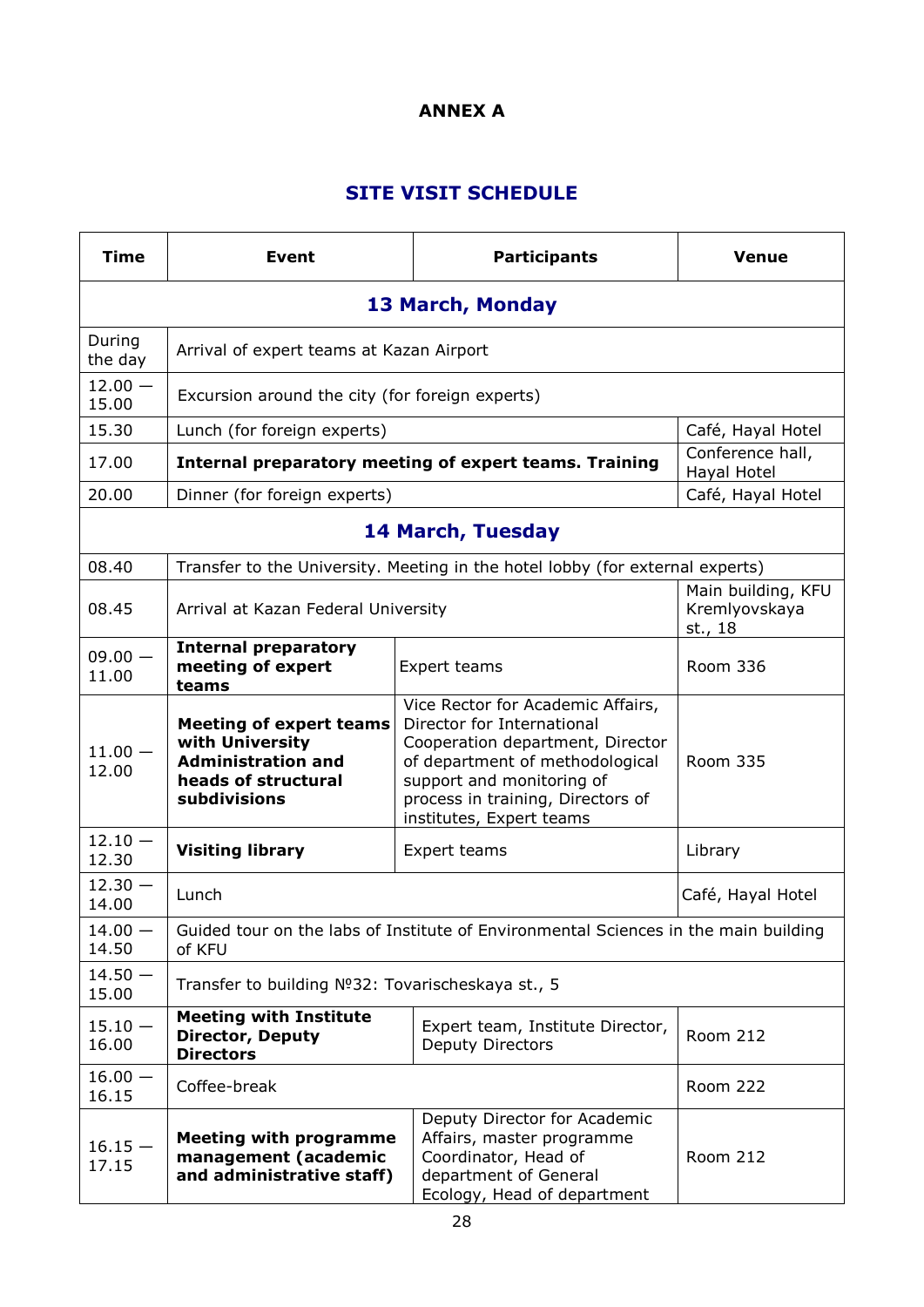| <b>Time</b>        | <b>Event</b>                                                                                                    | <b>Participants</b>                                                              | <b>Venue</b>              |
|--------------------|-----------------------------------------------------------------------------------------------------------------|----------------------------------------------------------------------------------|---------------------------|
|                    |                                                                                                                 | of Ecosystem Modelling, Expert<br>team                                           |                           |
| $17.15 -$<br>17.45 | Review of exam materials<br>and thesis                                                                          | Expert team                                                                      | <b>Room 222</b>           |
| $17.45 -$<br>18.15 |                                                                                                                 | Guided tour on the University premises (visiting lecture rooms, labs, equipment) |                           |
| $18.15 -$<br>18.30 | Internal meeting of expert<br>team                                                                              | Expert team                                                                      | <b>Room 222</b>           |
| 20.00              | Dinner at the hotel (for the external experts)                                                                  |                                                                                  | Café, Hayal Hotel         |
|                    |                                                                                                                 | <b>15 March, Wednesday</b>                                                       |                           |
| 08.30              | Meeting in the hotel lobby. Transfer                                                                            |                                                                                  |                           |
| 09.00              | Arriving at the campus Nº 32                                                                                    |                                                                                  | Tovarischeskaya<br>st., 5 |
| $09.00 -$<br>09.15 | <b>Internal meeting of</b><br>expert team                                                                       | Expert team                                                                      | <b>Room 222</b>           |
| $09.15 -$<br>10.15 | <b>Meeting with students</b>                                                                                    | Students, Expert team                                                            | <b>Room 212</b>           |
| $10.15 -$<br>10.30 | Coffee break                                                                                                    | Expert team                                                                      | <b>Room 222</b>           |
| $10.30 -$<br>12.00 | <b>Meeting with teaching</b><br>staff                                                                           | Teaching staff, Expert team                                                      | <b>Room 212</b>           |
| $12.00 -$<br>12.30 | Additional meeting on<br>request                                                                                | Expert team                                                                      | <b>Room 212</b>           |
| $12.30 -$<br>12.45 | Transfer                                                                                                        |                                                                                  |                           |
| $12.45 -$<br>14.00 | Lunch                                                                                                           |                                                                                  | Café, Hayal Hotel         |
| $14.00 -$<br>14.10 | Transfer to the main building of KFU: Kremlyovskaya st., 18                                                     |                                                                                  |                           |
| $14.10 -$<br>16.00 | <b>Internal meeting of</b><br>expert team.<br><b>Filling out the assessment</b><br>forms                        | Expert teams                                                                     | Room 336                  |
| $16.00 -$<br>17.00 | Feedback to programme<br>management (Final meeting<br>of Expert teams with Kazan<br>University representatives) | Representatives of the<br>University, expert teams                               | Room 335                  |
| $17.00 -$<br>17.30 | Free communication with experts                                                                                 |                                                                                  |                           |
| 20.00              | Dinner at the hotel (for the external experts)                                                                  |                                                                                  |                           |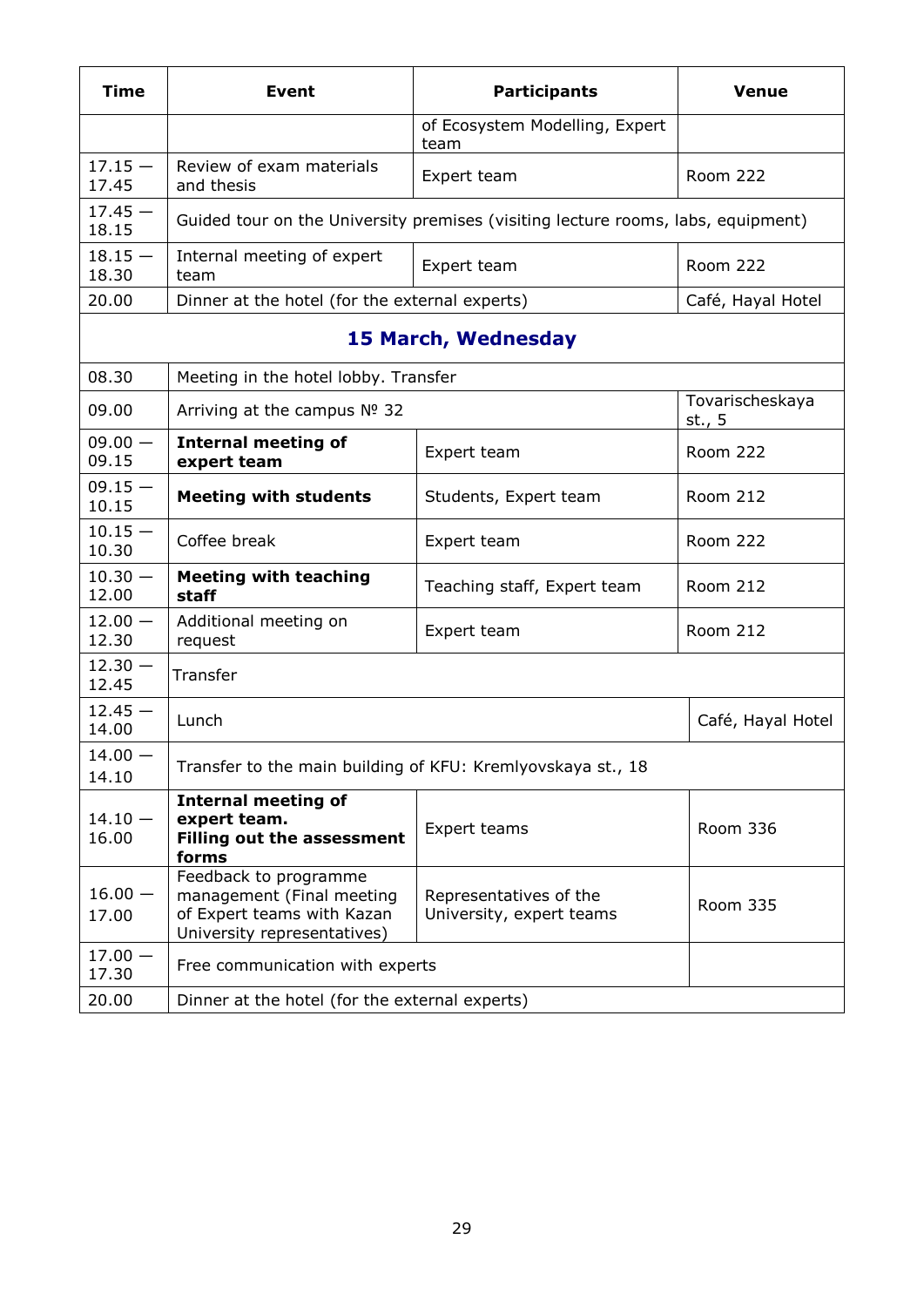#### **LIST OF PARTICIPANTS**

## **University Administration:**

| N <sub>o</sub> | <b>Name, Surname</b> | <b>Position</b>                                                                              | <b>Contacts</b>       |
|----------------|----------------------|----------------------------------------------------------------------------------------------|-----------------------|
|                | Linar Latypov        | Vice rector on international<br>relations                                                    | $(+7)$ 843 2337633    |
| 2.             | Riyaz Minzaripov     | First vice rector                                                                            | (+7) 843 2337633      |
| 3.             | Andrey Krilov        | Director for International<br>Cooperation department                                         | Andrei.Krylov@kpfu.ru |
| 4.             | Alina Halilova       | Director of Education Department                                                             | (+7) 843 2337633      |
| 5.             | Eugenia Sokolova     | Director of department of<br>methodological support and<br>monitoring of process in training | EvASokolova@kpfu.ru   |

#### **Director of the Institute, Deputy Directors:**

| N <sup>o</sup> | <b>Name, Surname</b>       | <b>Position</b>                                                                                   | <b>Contacts</b>                    |
|----------------|----------------------------|---------------------------------------------------------------------------------------------------|------------------------------------|
|                | Svetlana<br>Selivanovskaya | Director of Institute of<br>Environmental Sciences, Professor<br>of department of Applied Ecology | Svetlana<br>Selivanovskaya@kpfu.ru |
|                | Aleksander Dvinskikh       | Deputy Director for Social Work<br>and Upbringing                                                 |                                    |

#### **Programme management (head of the department, coordinator of the programme, deputy director on education):**

| N <sub>2</sub> | <b>Name, Surname</b>    | <b>Position</b>                              | <b>Contacts</b>                    |
|----------------|-------------------------|----------------------------------------------|------------------------------------|
| 1.             | Tatyana Rogova          | Master programme Coordinator                 | tatiana.rogova@kpfu.ru             |
| 2.             | <b>Anatoly Saveliev</b> | Master programme Coordinator                 | Anatoly.Saveliev.aka<br>@gmail.com |
| 3.             | Galia Shaikhutdinova    | Head of department of General<br>Ecology     | gshaykhu@gmail.com                 |
| 4.             | Shamil Zaripov          | Head of department of Ecosystem<br>Modelling | Shamil.Zaripov@kpfu.ru             |
| 5.             | Olga Yakovleva          | Deputy Director for Academic<br>Affairs      | Olga. Yakovleva@kpfu.ru            |

#### **Teachers:**

| N <sub>2</sub> | <b>Name, Surname</b>    | <b>Position</b>                                                                                              | <b>Contacts</b>             |  |
|----------------|-------------------------|--------------------------------------------------------------------------------------------------------------|-----------------------------|--|
| 1.             | Svetlana<br>Mukharamova | Associate Professor of department<br>of Ecosystem Modelling                                                  | mss@kpfu.ru                 |  |
| 2.             | Ekaterina<br>Kosterina  | Associate Professor of department<br>of Ecosystem Modelling, Tutor of<br>Ecological subdivision of Institute | eakosterina@mail.ru         |  |
| 3.             | Arthur Gilfanov         | Associate Professor of department<br>of Ecosystem Modelling                                                  | artur.gilfanov@kpfu.ru      |  |
| 4.             | Marina Fardeeva         | Associate Professor of department<br>of General Ecology                                                      | orcjis@inbox.ru             |  |
| 5.             | Denis Tishin            | Associate Professor of department<br>of General Ecology                                                      | dtishin80@gmail.com         |  |
| 6.             | Nadia Shafigullina      | Assistant Lecturer of department<br>of General Ecology                                                       | nadiashafigullina@gmail.com |  |
| 7.             | Nelli Chizhikova        | Associate Professor of department<br>of Ecosystem Modelling                                                  | kukumarian@gmail.com        |  |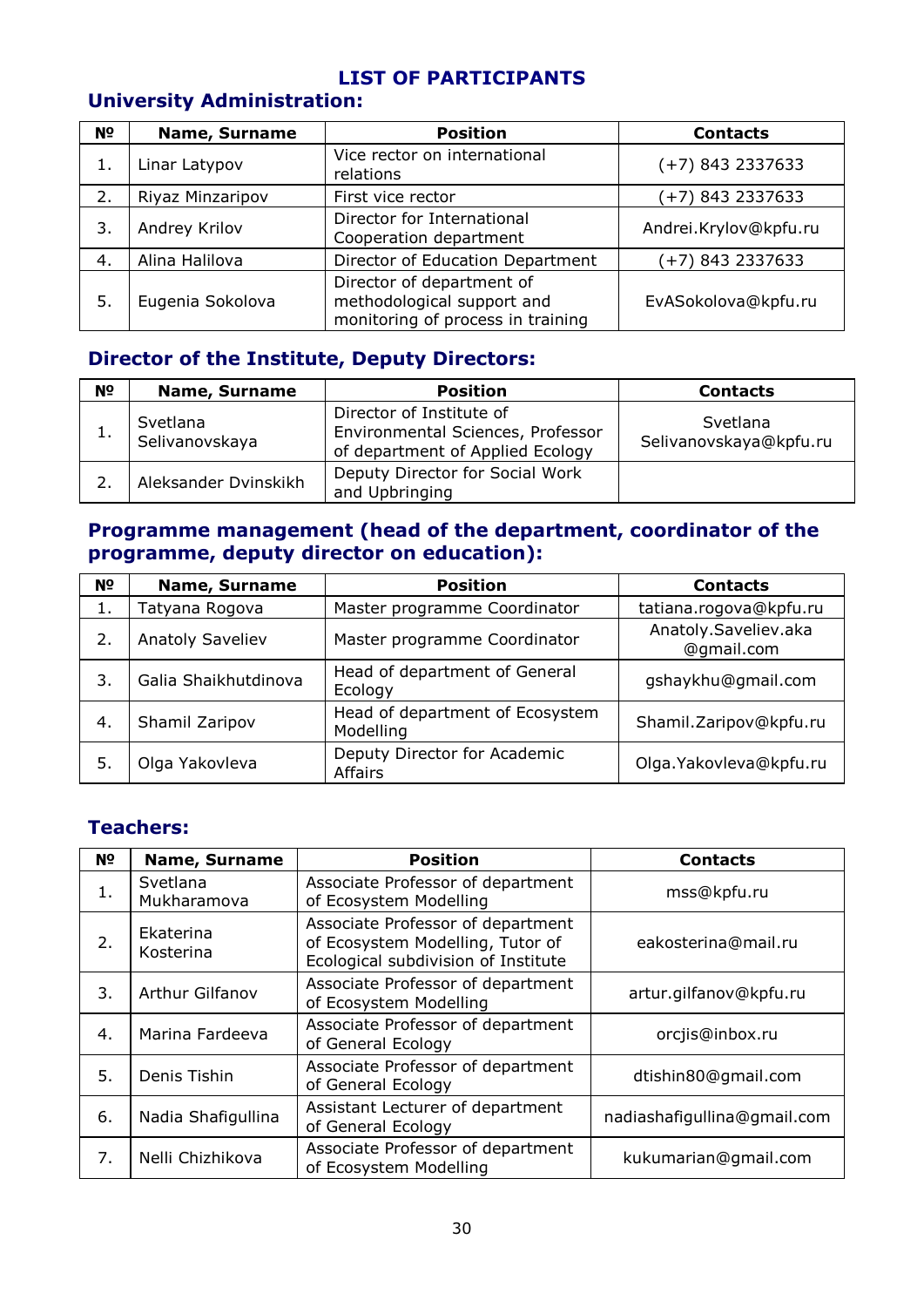## **Students:**

| N <sup>o</sup> | <b>Name, Surname</b>         | Field of study                          | Year           | <b>Contacts</b>          |  |
|----------------|------------------------------|-----------------------------------------|----------------|--------------------------|--|
| 1.             | Olga Buntova                 | Ecology and Nature<br>Management        | 2              | obuntova@gmail.com       |  |
| 2.             | Gulnaz Garaeva               | <b>Ecology and Nature</b><br>Management | 2              | Garaev.rim@mail.ru       |  |
| 3.             | Zarina<br>Isagadzhieva       | <b>Ecology and Nature</b><br>Management | $\overline{2}$ | zara-176@mail.ru         |  |
| 4.             | Lyudmila<br>Ovechkina        | <b>Ecology and Nature</b><br>Management | 2              | ya.116@yandex.ru         |  |
| 5.             | Yulia Khabibulina            | <b>Ecology and Nature</b><br>Management | 2              | khabibulina.yr@gmail.com |  |
| 6.             | Anzhelika<br>Shakhtina       | <b>Ecology and Nature</b><br>Management | $\overline{2}$ | angelika10-02@mail.ru    |  |
| 7.             | Ibragimova Albina            | <b>Ecology and Nature</b><br>Management | $\mathbf{1}$   | Albinochka101992@mail.ru |  |
| 8.             | Arthur Abutalipov            | <b>Ecology and Nature</b><br>Management | $\mathbf{1}$   | abutalipov94@list.ru     |  |
| 9.             | Mitéti Mandzaga<br>Bigouagou | <b>Ecology and Nature</b><br>Management | $\mathbf{1}$   | aufgeld2008@yahoo.fr     |  |
| 10.            | Marat Salimzyanov            | <b>Ecology and Nature</b><br>Management | $\mathbf{1}$   | a4apo4a@yandex.ru        |  |
| 11.            | Svetlana<br>Tolmacheva       | <b>Ecology and Nature</b><br>Management | $\mathbf{1}$   | Svetlana77793@mail.ru    |  |
| 12.            | Anastasia<br>Denisova        | <b>Ecology and Nature</b><br>Management | $\mathbf{1}$   | nasty194@mail.ru         |  |